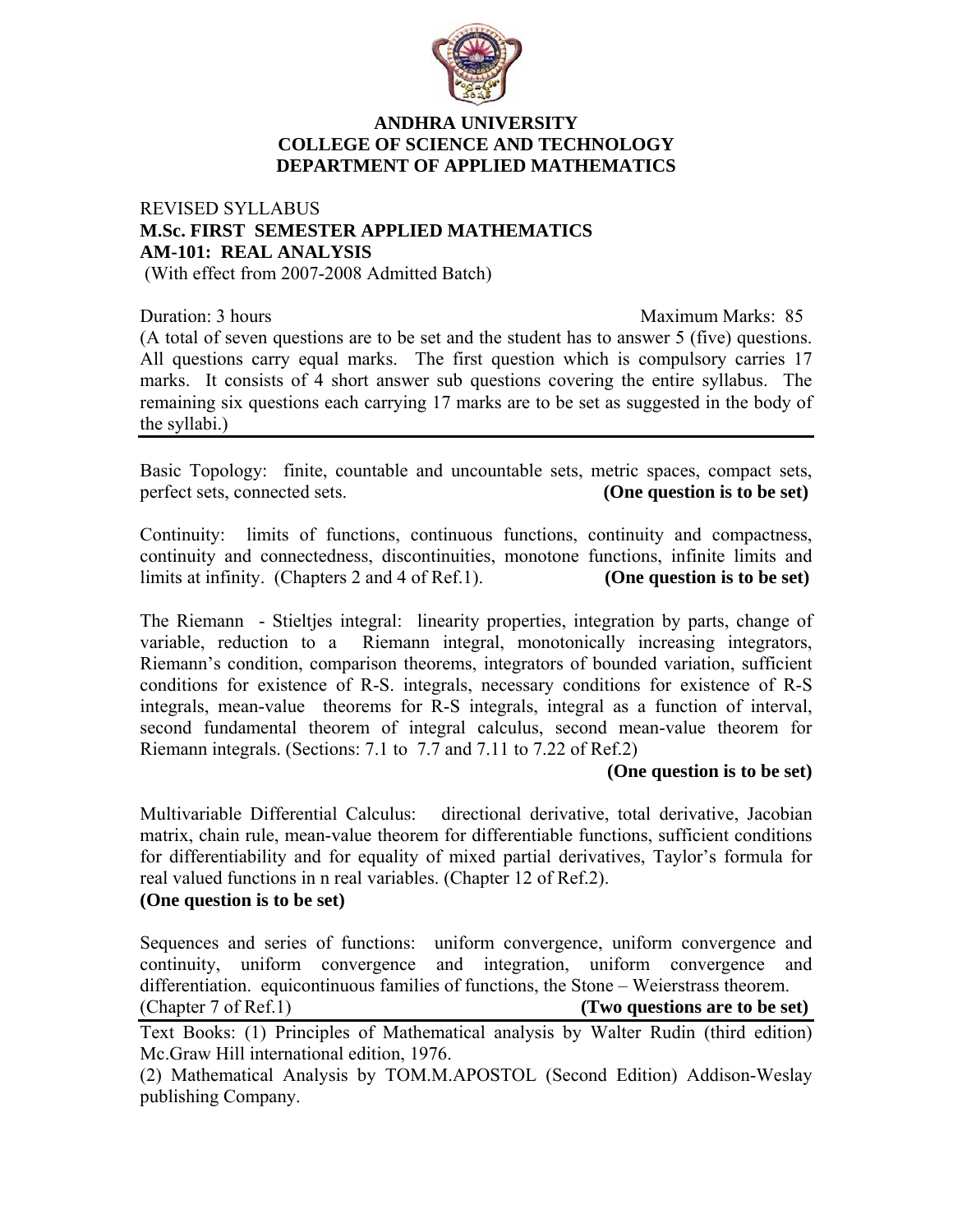# **M.Sc. FIRST SEMESTER APPLIED MATHEMATICS AM 102: TECHNIUES OF APPLIED MATHEMATICS-I**

(With effect from 2007-2008 Admitted Batch)

Duration: 3 hours Maximum Marks: 85 (A total of seven questions are to be set and the student has to answer 5 (five) questions. All questions carry equal marks. The first question which is compulsory carries 17 marks. It consists of 4 short answer sub questions covering the entire syllabus. The remaining six questions each carrying 17 marks are to be set as suggested in the body of the syllabi.)

Linear equations with variable coefficients, the wronskian and linear independence, reduction of the order of a homogeneous equations, the non-homogeneous equations. Homogeneous equations with analytic coefficients. Linear equations with regular singular points, Eulers equations and series solutions. Existence and uniqueness of solutions of 1<sup>st</sup> order equations, exact equations, Picard's method of successive approximations, existence & uniqueness of solution to systems. (Chapter 3 (excluding section  $8 \& 9$ ), chapter 4 (excluding sections 5, 7  $\&$  8), chapter 5 (excluding section 7) and chapter 6 (sections  $1,3,5,6$ ) of Text book.1.

(Three questions are to be set)

Calculus of variations : Euler's equations, functions of the form

 $\int F(x, y_1, y_2,...y_n, y_1, y_2,...y_n)$ *x x*  $F(x, y_1, y_2,..., y_n, y_1, y_2,..., y_n)$  dx. Functional dependence on higher order derivatives, 0

variational problems in parametric form and applications (chapter VI of Text book.2).

Tensor Analysis: N-dimensional space, covariant and contravariant vectors, contraction, second & higher order tensors, quotient law, fundamental tensor, associate tensor, angle between the vectors, principal directions, christoffel symbols, covariant and intrinsic derivatives geodesics (chapter 1 to 4 of Text book.3).

(Three questions are to be set)

Text books:

# **M.Sc. FIRST SEMESTER APPLIED MATHEMATICS AM 103: CLASSICAL MECHANICS**

(With effect from 2007-2008 Admitted Batch )

**Duration: 3 hours** Maximum Marks: 85

<sup>1.</sup> E.A. Coddington. An Introduction to ordinary differential equations, Prentice Hall of India Pvt. Ltd., New Delhi, 1987.

<sup>2.</sup> L. Elsgolts: Differential equations and calculus of variations, Mir Publishers, Moscow,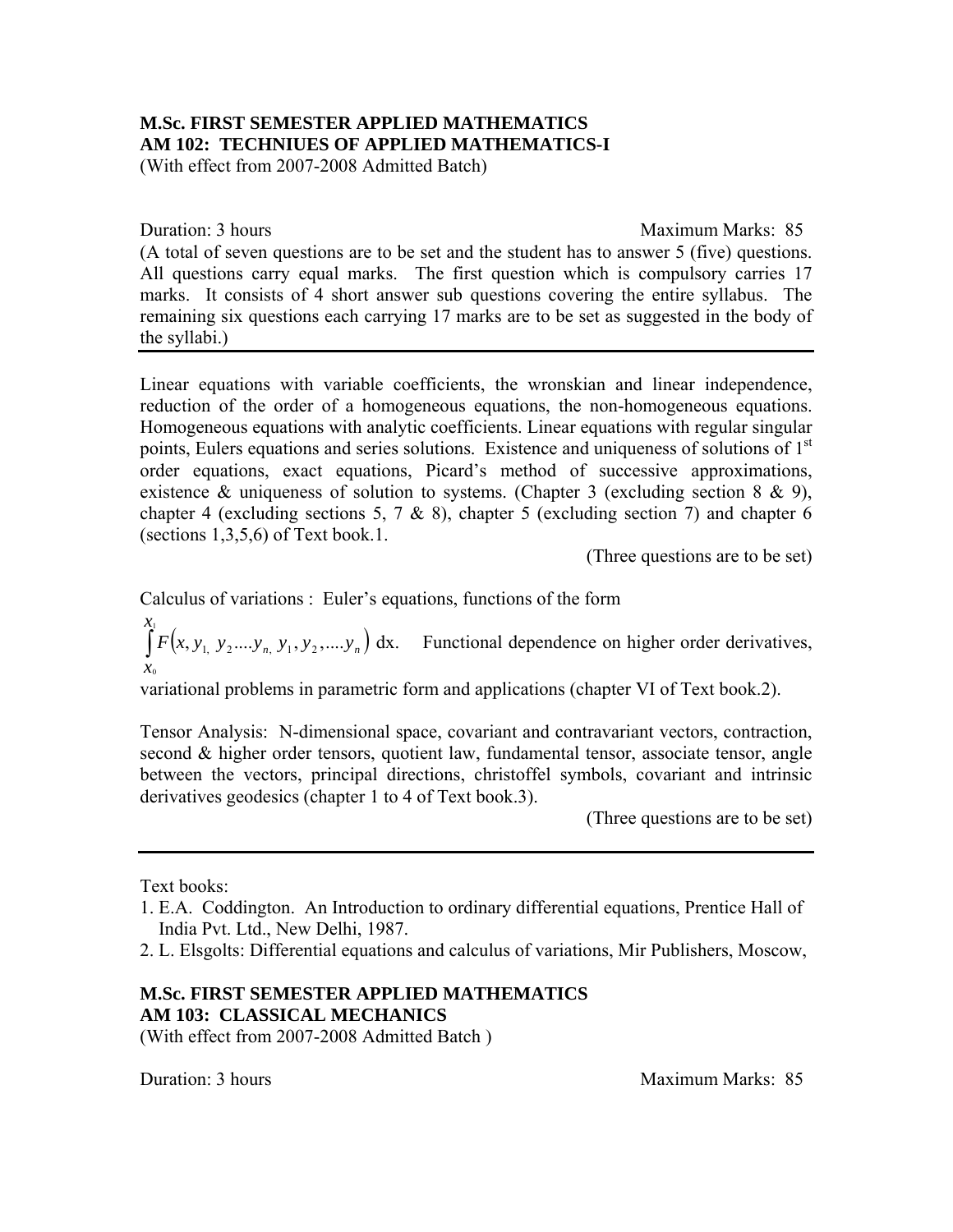(A total of seven questions are to be set and the student has to answer 5 (five) questions. All questions carry equal marks. The first question which is compulsory carries 17 marks. It consists of 4 short answer sub questions covering the entire syllabus. The remaining six questions each carrying 17 marks are to be set as suggested in the body of the syllabi.)

Lagrangian Formulation: Mechanics of a particle, mechanics of a system of particles, constraints, generalized cordinates generalized velocity, generalized force and potential. D'Alembert's principle and Lagranges equations, some applications of Lagrangian formulation, Hamilton's principle, derivation of Lagrange's equations from Hamilton's principle, extension of Hamilton's principle to non-holonomic systems, Advantages of variational principle formulation, conservation theorems and symmetry properties (scope and treatment as in Art.1.1 to 1.4 and Art 1.6 to 2.6 of Text book.1).

# **(Two questions are to be set)**

Hamiltonian formulation: Legendre transformations and the Hamilton equations of motion, cyclic coordinates and conservation theorems, derivation of Hamilton's equations from a variational principle, the principle of least action, the equation of canonical transformation, examples of canonical transformation, Poisson and Lagrange brackets and their invariance under canonical transformation. Jacobi's identity; Poisson's Theorem. Equations of motion infinitesimal canonical transformation in the poisson bracket formulation. Hamilton Jacobi Equations for Hamilton's principal function, The harmonic oscillator problem as an example of the Hamilton – Jacobi method. (Art. 8.1, 8.2, 8.5, 8.6, 9.1, 9.2, 9.4, 9.5, 10.1, 10.2 of Text book.1)

# **(Three questions are to be set)**

New concept of space and Time, postulates of special theory of relativity, Lorentz transformation equations, Lorentz contraction, Time dilation, simultaneity, Relativistic formulae for composition of velocities and accelerations, proper time, Lorentz transformations form a group (Scope and treatment is as in chapter 1 and 2 of Text book.2).

# **(One question is to be set)**

# **Text books:**

1. Classical mechanics by H.Goldstein,  $2<sup>nd</sup>$  edition, Narosa Publishing House.

2. Relevant topics from Special relativity by W.Rindler, Oliver & Boyd, 1960.

M.Sc. FIRST SEMESTER APPLIED MATHEMATICS

**AM-104: DISCRETE MATHEMATICAL STRUCTURES-I** 

(With effect from 2007-2008 Admitted Batch)

REVISED SYLLABUS M.Sc. FIRST SEMESTER APPLIED MATHEMATICS **AM-104: DISCRETE MATHEMATICAL STRUCTURES-I**  (With effect from 2007-2008 Admitted Batch)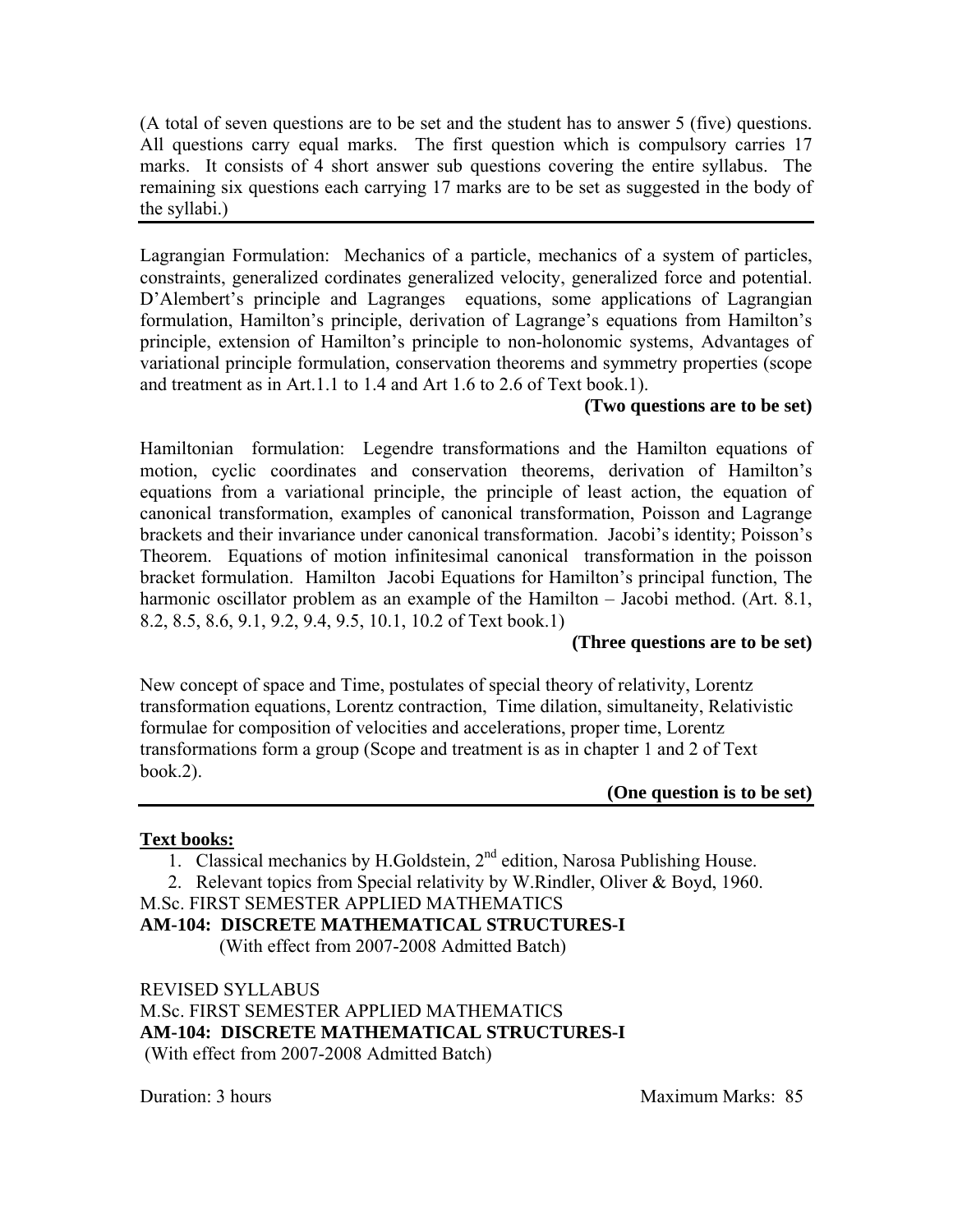(A total of seven questions are to be set and the student has to answer 5 (five) questions. All questions carry equal marks. The first question which is compulsory carries 17 marks. It consists of 4 short answer sub questions covering the entire syllabus. The remaining six questions each carrying 17 marks are to be set as suggested in the body of the syllabi.)

Algebraic systems: some simple algebraic systems – semi groups and monoids, homomorphism of semi-group and monoids, groups, subgroups and homomorphism, cosets and Lagranges theorem, normal subgroups. Sections 3-1, 3-2, 3-5.1, 3-5.2, 3-5.3 and 3-5.4 Chapter 3 of Text book.1).

Binary group codes, binary symmetric channels, encoding and decoding, block codes, matrix encoding techniques, group codes, decoding tables, and Hamming codes (chapter 8 of Text book.2)

# **(Three questions are to be set)**

Relations and ordering: partially ordered relations, Partially ordered sets, representation and associated terminology. (Sections 2-3.1,2-3.2, 2-3.8, 2-3.9 of Chapter 2 in Text book1)

Lattices, Lattices as partially ordered sets, some properties of Lattices, Lattices as algebraic systems, sub-Lattices, direct product and homomorphism some special Lattices. (Sections: 4-1.1 to 4-1.5 of chapter 4 of Text book.1).

Boolean Algebra, subalgebra, direct product and Homomorphism, Boolean forms and free Boolean Algebras, values of Boolean expressions and Boolean functions (Sections: 4-2.1, 4-2.2, 4-3.1, 4-3.2 of chapter of Text book 1)

# **(Three questions are to be set)**

Text books:

- 1. Discrete Mathematical structures with Applications to Computer Science by J.P. Trembly and R.Manohar, Tata Mc.Grawhill Edition.
- 2. Modern Applied Algebra by G.Birkhoff. and Thomas C.Bartee

#### **M.Sc. FIRST SEMESTER APPLIED MATHEMATICS AM 105: NUMERICAL METHODS AND PROGRAMMING**

(With effect from 2007-2008 Admitted Batch)

Duration: 3 hours Maximum Marks: 85

(A total of seven questions are to be set and the student has to answer 5 (five) questions. All questions carry equal marks. The first question which is compulsory carries 17 marks. It consists of 4 short answer sub questions covering the entire syllabus. The remaining six questions each carrying 17 marks are to be set as suggested in the body of the syllabi.)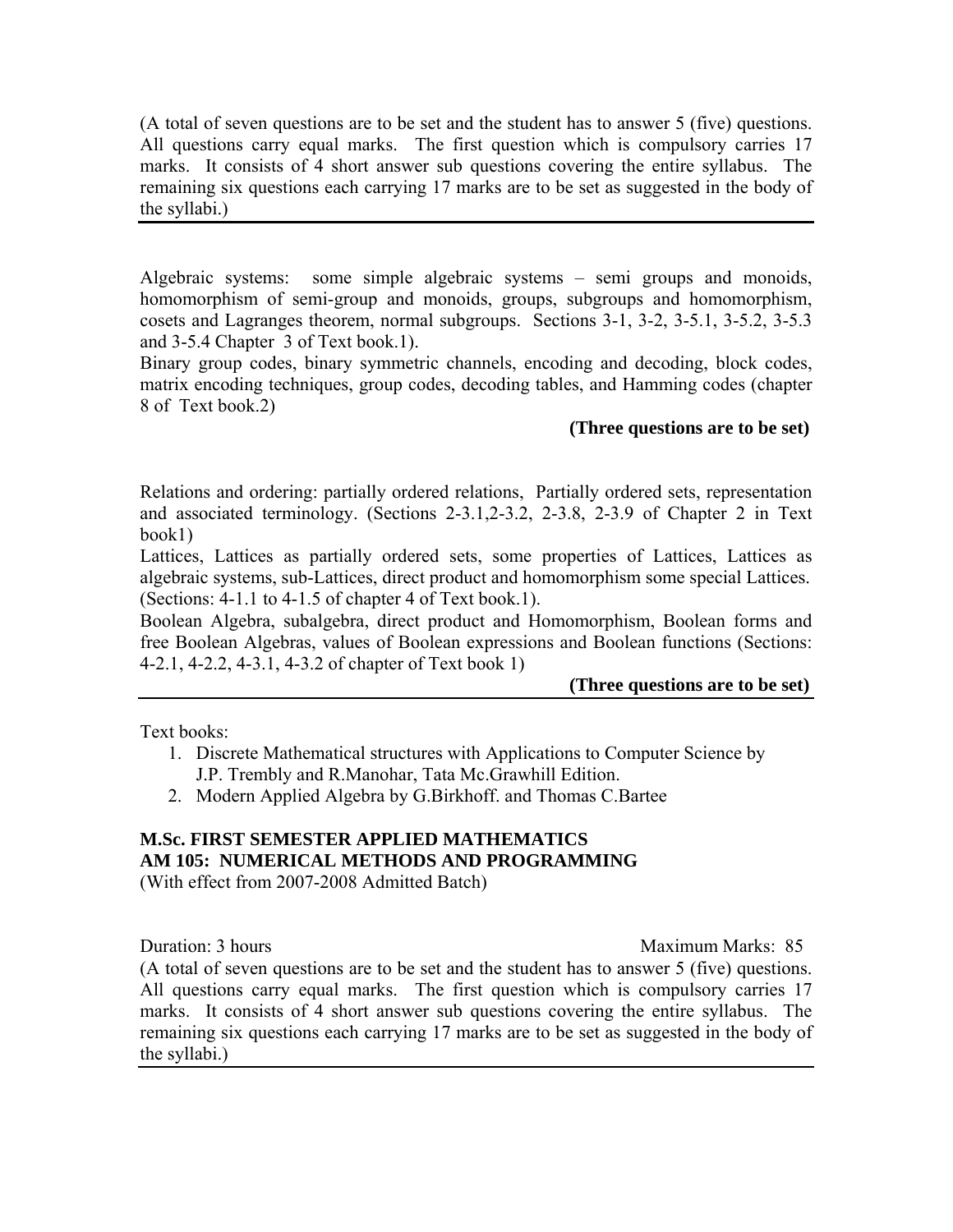Fortran 77 programming: Introduction, Flowcharts, Fortran programming preliminaries, Fortran constants and variables, Arithmetic expressions, Input-output statements, control statements, Do statements, Subscripted variables, Elementary format specifications. Logical variables and logical expressions, function subprograms, subroutine subprograms, simple examples on these topics (Scope and treatment as in chapters 3 to 12 and 14 of Text book.1).

# **(Three questions are to be set)**

Numerical techniques of solving transcendental and polynomial equations: Bisection methods, secant method, Newton-Raphson method, Chebyshev method, Rate of convergence, Iteration methods of first and second orders. Methods for multiple roots. Numerical techniques of solving system of lineal Algebraic equations: Triangularization method, Gauss elimination method, Gauss-jordan method, Iterative methods: Jacobi method, Gauss-Seidel method. Numerical techniques of determining the eigen values and eigen vectors of a matrix: Jacobi method, power method and Rutishausher method (Scope and treatment as in chapters 2 and 3 of Text book.2).

# **(Three questions are to be set)**

#### **Text books:**

- 1. V. Rajaraman, Computer programming in Fortran-77, 4<sup>th</sup> edition Prentice Hall of India Private Ltd.
- 2. Jain, S.R.K. Iyangar, R.K. Jain Numerical Methods for Scientific and Engg. Computation, 3rd Edition, New Age international (P) Ltd. Publishers.

# **M.Sc. SECOND SEMESTER APPLIED MATHEMATICS AM 201: COMPLEX ANALYSIS**

(With effect from 2007-2008 Admitted Batch)

**Duration: 3 hours Maximum Marks: 85** 

(A total of seven questions are to be set and the student has to answer 5 (five) questions. All questions carry equal marks. The first question which is compulsory carries 17 marks. It consists of 4 short answer sub questions covering the entire syllabus. The remaining six questions each carrying 17 marks are to be set as suggested in the body of the syllabi.)

Functions of a complex variable: Analytic functions and Harmonic functions, Cauchy – Riemann equations, Sufficient conditions.

Complex integration: Contour integration, Cauchy – Goursat theorem, antiderivatives, Integral representation for analytic functions, Theorems of Morera and Liouville and some applications.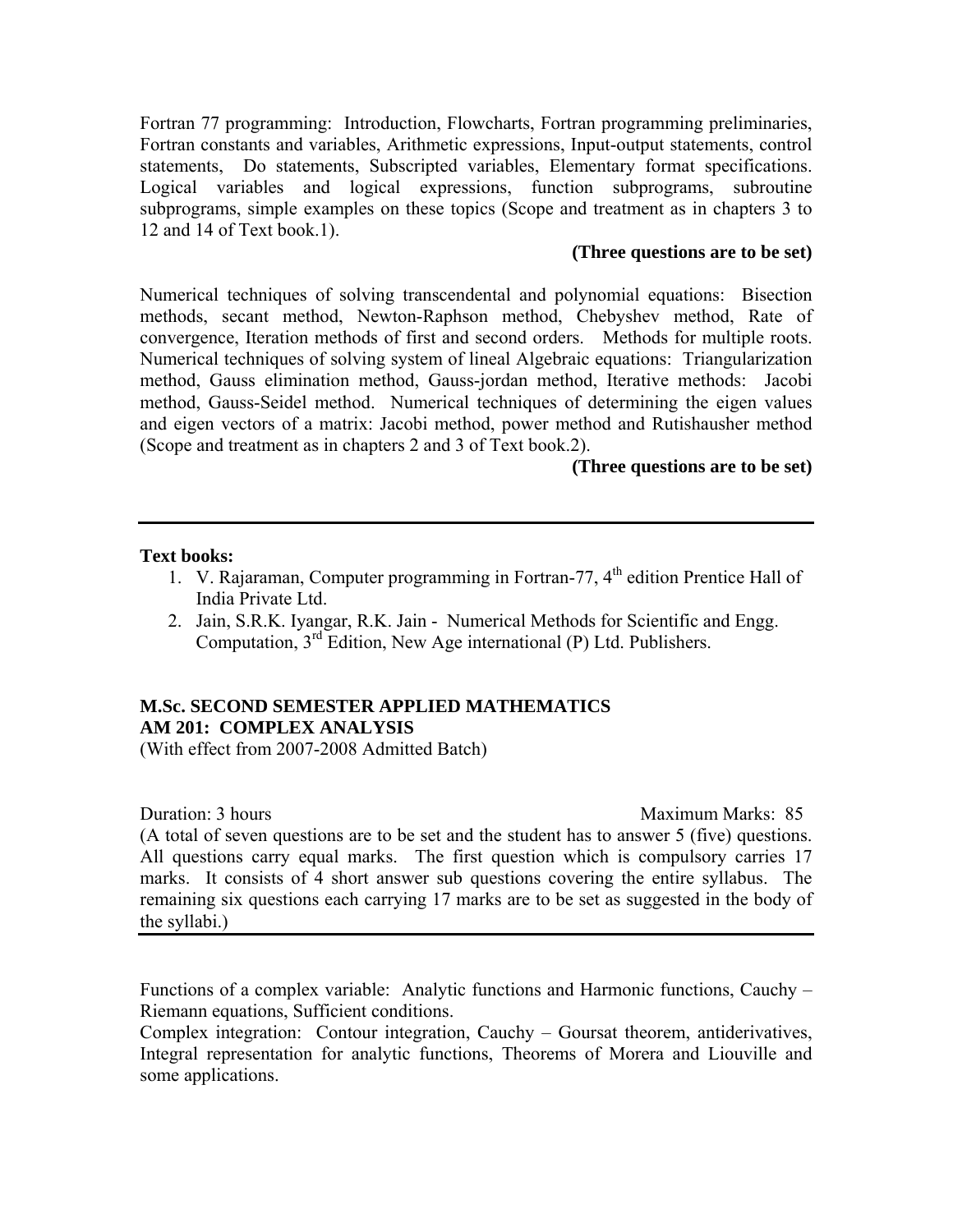Series: Uniform convergence of series, Taylor and Laurent series representations, singularities, Zeros and poles, Applications of Taylor and Laurent series.

#### **(Three questions are to be set)**

Residue theory: Residue theorem, calculus of Residues, evaluation of Improper real integral, Inderned contour integrals, Integrals with Branch point. Rouche's theorem. Conformal mapping : Basic properties of conformal mapping, Bilinear transformations, mappings involving elementary functions.

#### **(Three questions are to be set)**

**Text book:** Complex analysis for Mathematics and Engineering  $-3<sup>rd</sup>$  Edition by John H. Mathews and Russel W, Howell. Narosa publishing house (chapters: 3, 6, 7, 8 and 9).

#### **M.Sc. SECOND SEMESTER APPLIED MATHEMATICS AM 202: TECHNIQUES OF APPLIED MATHEMATICS-II**  (With effect from 2008-2009 Admitted Batch)

Duration: 3 hours Maximum Marks: 85

(A total of seven questions are to be set and the student has to answer 5 (five) questions. All questions carry equal marks. The first question which is compulsory carries 17 marks. It consists of 4 short answer sub questions covering the entire syllabus. The remaining six questions each carrying 17 marks are to be set as suggested in the body of the syllabi.)

Partial differential equations: Equations of the form  $\frac{dx}{P} = \frac{dy}{Q} = \frac{dz}{R}$ , Orthogonal

trajectories, Pfaffian differential equations,  $1<sup>st</sup>$  order partial differential equations; Charpit's method and some special methods. Jacobi's method. Second order Partial differential equations with constant & Variable coefficients, canonical forms, separation of variables method, Monge's method (Chapter 1 (excluding sections 7 & 8), chapter-II (excluding section 14), chapter III (excluding section 10) of Text book.1).

(Three questions are to be set)

Integral equations: Basic concepts, solutions of integral equations, Volterre's integral equations and Fredholm's integral equations (Chapters:  $1 \& 2$  of Text book 2)

(One question is to be set)

Fourier and Laplace Transforms with applications to ordinary, partial differential equations and Integral equations ( Chapters 1,2,3,4,5,6 and 8 (section 8.1 & 8.2 only) of Text book 3)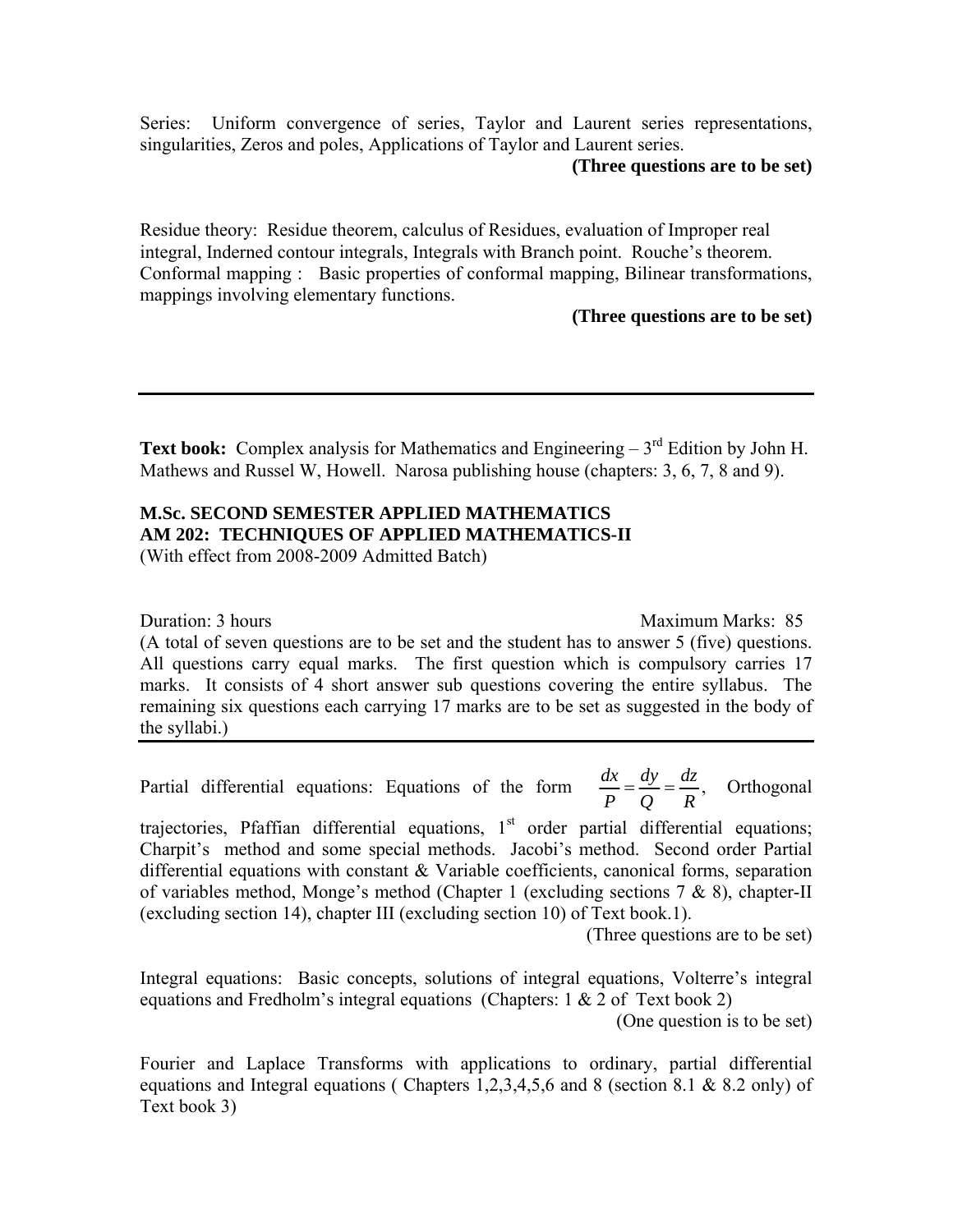Text books:

- 1. I.N. Sneddon, Elements of partial differential equations. Mc Graw Hill International student Edition, 1964.
- 2. Shanti Swarup- Integral equations, Krishna Prakashan Media (P) Ltd, Meerut, 2003.
- 3. A.R.Vasishtha & R.K.Gupta, Integral transforms, Krishna Prakashan Media (P) Ltd, Meerut, 2003.

# **M.Sc. SECOND SEMESTER APPLIED MATHEMATICS AM 203: Elements of Elasticity and Fluid Dynamics**  (With effect from 2008-2009 Admitted Batch)

Duration: 3hrs. Max.Marks:85

A total of seven questions are to be set and student has to answer 5(Five) questions. All questions carry equal marks. The first question which is compulsory carries 17 marks. It consists of 4 short answer sub questions covering the entire syllabus. The remaining six questions each carrying 17 marks are to be set as suggested in the body of the syllabus.

Analysis of strain, deformation, affine deformation, infinitesimal affaine deformation, geometrical interpretation of the components of strain, principal directions, invariants, general infinitesimal deformation, Examples of strain, questions of compatibility

 (Chapter 1 of Text book 1) Analysis of stress, body and surface forces, stress tensor, equations of equilibrium, transformations of coordinates, stress quadric of Cauchy, Mohr's diagram, examples of stress. (Chapter 2 of Text book 1)

 **(Three questions are to be set)** 

Kinematics of fluids, real and ideal fluids, velocity of fluid at a point, streamlines and path lines, velocity potential, velocity vector, local and particle rates of change, equation of continuity, Acceleration of fluid conditions at a rigid boundary. General analysis of fluid motion.

(Chapter 2 of Text book 2)

Equation of motion of a fluid, pressure at a point in a fluid at rest and in a moving fluid conditions at a boundary of two in viscid immiscible fluids, Euler's equations of motion, Bernoulli's equation. Discussion of the case of steady motion under conservative body forces. Some potential theorems. Flows involving axial symmetry. Impulsive motion. Vortex motion, Kelvin's circulation theorem. Some further aspects of vertex motion.

**\_\_\_\_\_\_\_\_\_\_\_\_\_\_\_\_\_\_\_\_\_\_\_\_\_\_\_\_\_\_\_\_\_\_\_\_\_\_\_\_\_\_\_\_\_\_\_\_\_\_\_\_\_\_\_\_\_\_\_\_\_\_\_\_\_\_\_\_\_\_\_\_** 

(Chapter 3 of Text book 2)

**(Three questions are to be set)** 

**Text books:** 

1. Mathematical theory of Elasticity, by I.S.SOKOLNIKOFF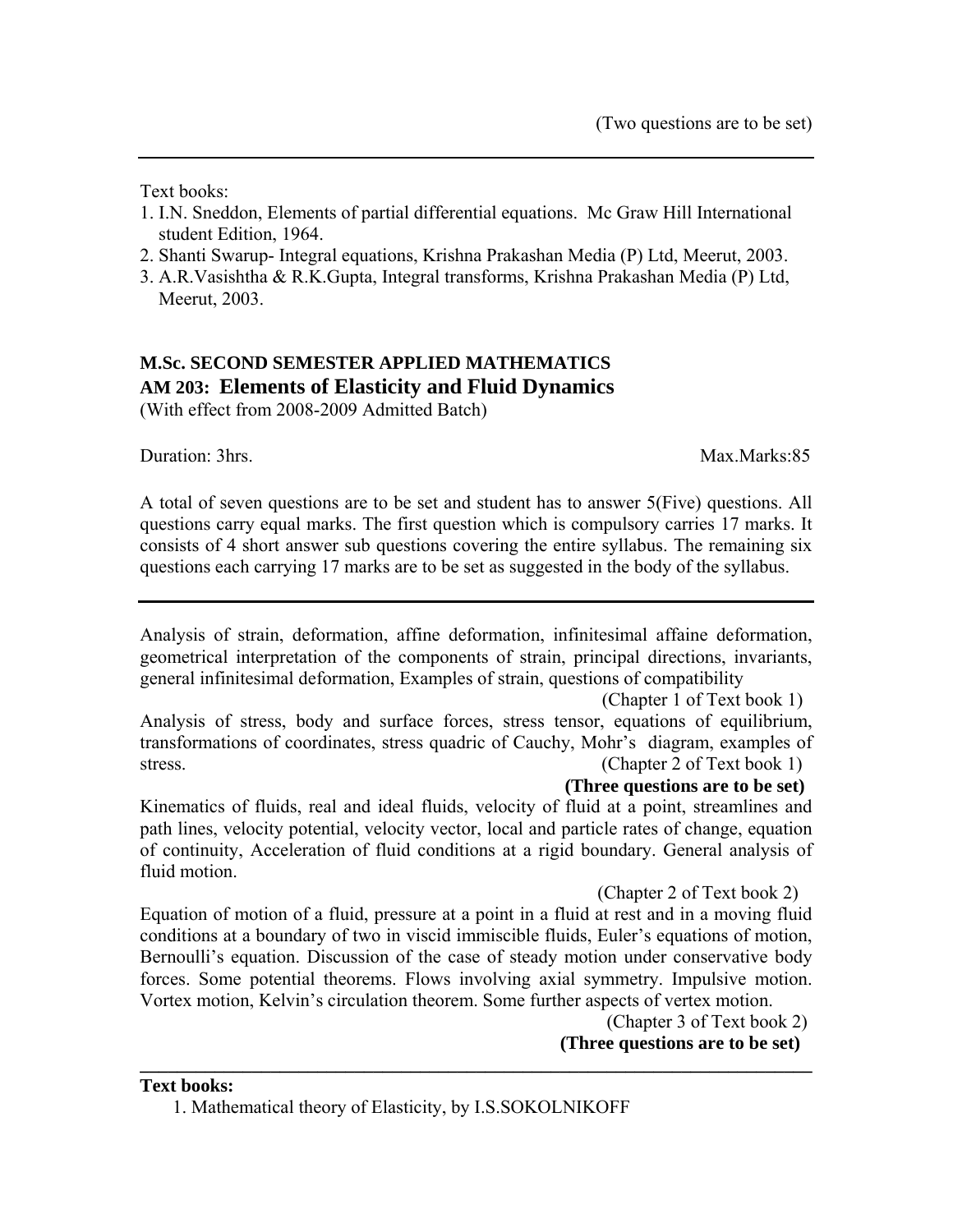2<sup>nd</sup> edition; Tata Mc Graw Hill-New Delhi

 2. Text book of Fluid dynamics by F.Chorlton, CBS publishers and distributors, New Delhi..

# **M.Sc. SECOND SEMESTER APPLIED MATHEMATICS AM-204: DISCRETE MATHEMATICAL STRUCTURES-II**

(With effect from 2007-2008 Admitted Batch)

Duration: 3 hours Maximum Marks: 85

(A total of seven questions are to be set and the student has to answer 5 (five) questions. All questions carry equal marks. The first question which is compulsory carries 17 marks. It consists of 4 short answer sub questions covering the entire syllabus. The remaining six questions each carrying 17 marks are to be set as suggested in the body of the syllabi.)

Mathematical logic: statements structures and notation, connectives, well formed formulas, tautologies, equivalences, implications, normal forms – Disjunctive and conjunctive, Principle disjunctive and conjunctive normal forms.

Theory of Inference: Theory of inferences for statement calculus, validity using truth tables, values of Inference. Predicate calculus: predicates, predicate formulas, quantifiers, free and bound variables, Inference theory of predicate calculus. (Scope and treatment as in Sections: 1.1 to 1.6 of Text book.1)

# **(Three questions are to be set)**

Theory of Recursion: Recursive functions, primitive recursive functions, partial recursive functions and Ackerman's functions (scope and treatment as in Section 2-6.1 of Ref.1) Graph Theory: Graphs and multigraphs, subgraphs, Isomorphism and homomorphism, paths, connectivity, traversable multigraph, labeled and weighted graphs; complete, regular and bipartite graphs, tree graphs, planar graphs.

Directed graphs: sequential representation of Directed graphs, shortest path, Binary trees, Complete and extended binary trees, Representation of binary trees; traversing binary trees and binary search tree (Scope as in Sections 8.2 to 8.9 of chapter 8, 9.2 to 9.7 of chapter 9 and 10.1 to 10.6 of chapter 10 of Text book.2).

 $\mathcal{L}_\text{max} = \mathcal{L}_\text{max} = \mathcal{L}_\text{max} = \mathcal{L}_\text{max} = \mathcal{L}_\text{max} = \mathcal{L}_\text{max} = \mathcal{L}_\text{max} = \mathcal{L}_\text{max} = \mathcal{L}_\text{max} = \mathcal{L}_\text{max} = \mathcal{L}_\text{max} = \mathcal{L}_\text{max} = \mathcal{L}_\text{max} = \mathcal{L}_\text{max} = \mathcal{L}_\text{max} = \mathcal{L}_\text{max} = \mathcal{L}_\text{max} = \mathcal{L}_\text{max} = \mathcal{$ 

# **(Three questions are to be set)**

Text books:

- 1. Discrete Mathematical structures with Applications to Computer Science by J.P.Tremblay and R.Manohar Tata Mc Graw-Hill Edition.
- 2. Discrete Mathematics, Schaum's outline series, second edition, by Seymour Lipschutz and Marc Lipson Tata Mc Graw-Hill.

M.Sc. SECOND SEMESTER APPLIED MATHEMATICS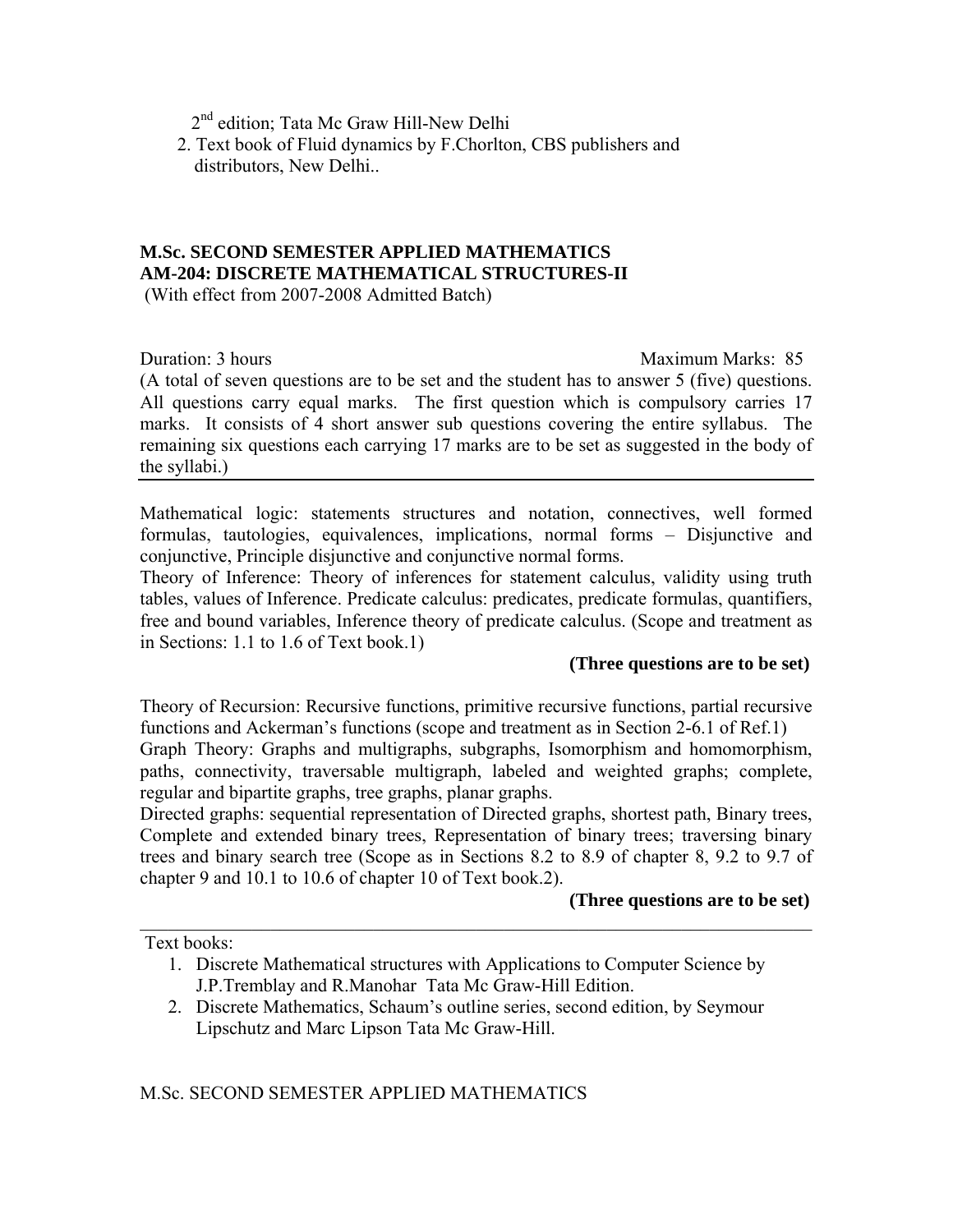# **AM 205: ADVANCED NUMERICAL METHODS**

(With effect from 2007-2008 Admitted Batch)

#### **Duration: 3 hours** Maximum Marks: 85

(A total of seven questions are to be set and the student has to answer 5 (five) questions. All questions carry equal marks. The first question which is compulsory carries 17 marks. It consists of 4 short answer sub questions covering the entire syllabus. The remaining six questions each carrying 17 marks are to be set as suggested in the body of the syllabi.)

Interpolation and Approximation: Lagrange interpolation, Hermite interpolation, Spline interpolation, Least squares approximation.

Numerical techniques for evaluating derivatives and integrals: Differentiation methods based on interpolation formulae, methods based on finite differences, extrapolation methods, partial differentiation. Numerical Integration methods based on interpolation formulae, Newton – Cote's methods, Trapezoidal and Simpsons formulae, Methods based on undetermined coefficients – Gauss Legendre, Gauss-Chebyshev integration methods, Lobatto integration, Composite integration methods – Trapezoidal rule, simpsons rule and Romberg integration. (Chapter 4 and 5 of Text book.1).

# **(Three questions are to be set)**

Numerical techniques for solving ordinary differential equations: Euler method, backward Euler method, Midpoint method. Single step methods: Taylor series method, Runge-Kutta methods. Multistep methods: Predictor-corrector method, Adams Bashforth method, Adams –Moultan method, Convergence and stability analysis of single – step methods. (Chapter 6 of Text book.1)

Numerical methods for solving elliptic partial differential equations: Difference methods, Dirichlet problem, Laplace and Poisson equations. (Chapter 1.1, 1.2, 4.1 to 4.2 of Text book.2).

# **(Three questions are to be set)**

# **Text books:**

- 1. Numerical method for Scientific and Engineering Computation, M.K.Jain, S.R.K. Iyengar and R.K. Jain, 3rd edition, 1993, New Age International Pvt.Ltd.
- 2. Computational methods for partial differential equations by M.K. Jain, S.R.K.Iyengar and R.K. Jain, New Age International Pvt. Ltd. (1993).

# **M.Sc. THIRD SEMESTER APPLIED MATHEMATICS AM-301: MEASURE THEORY**

(With effect from 2007-2008 Admitted Batch)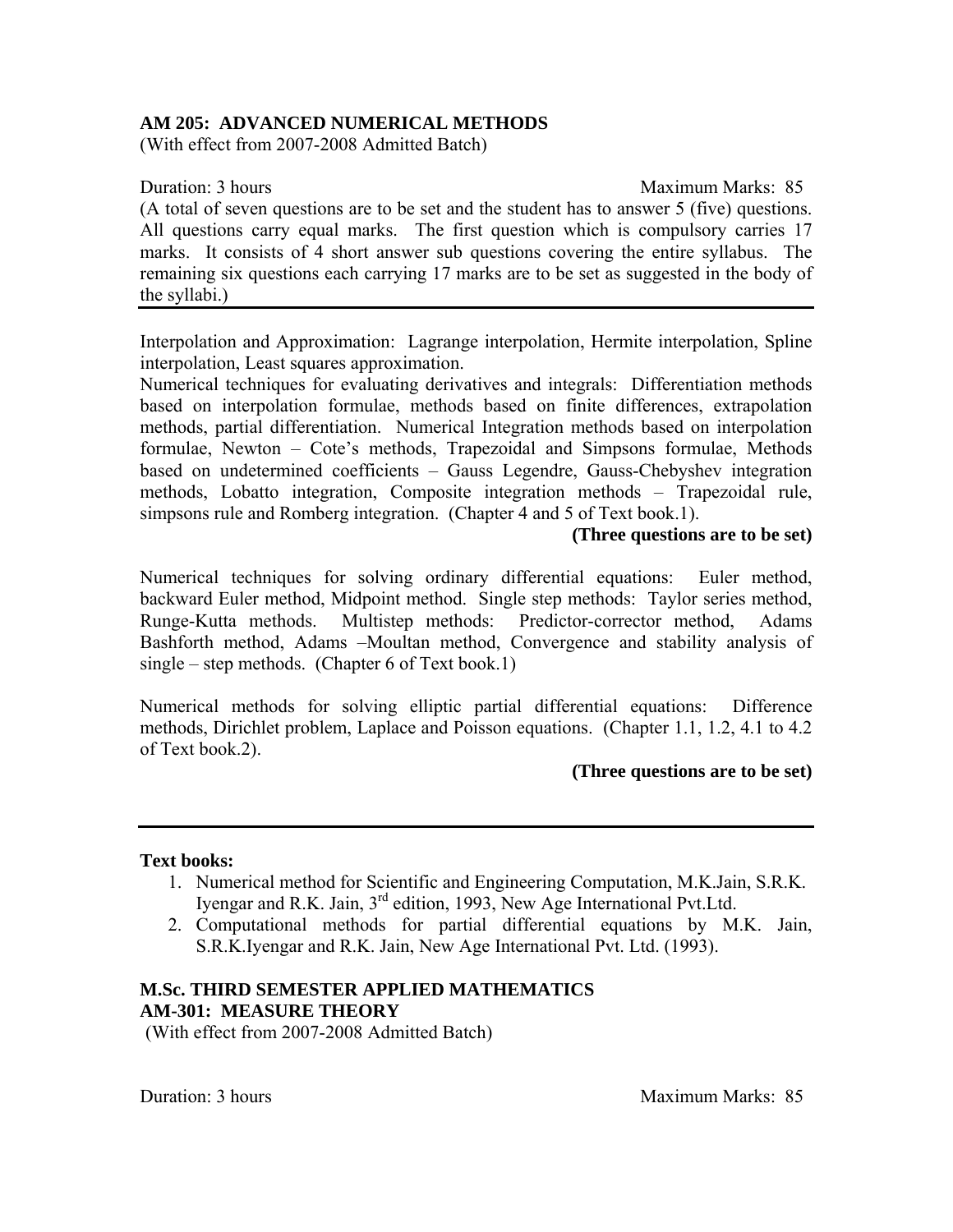(A total of seven questions are to be set and the student has to answer 5 (five) questions. All questions carry equal marks. The first question which is compulsory carries 17 marks. It consists of 4 short answer sub questions covering the entire syllabus. The remaining six questions each carrying 17 marks are to be set as suggested in the body of the syllabi.)

Lebesgue Measure: Introduction, Outer measure, Measurable sets and Lebesgue measure, A nonmeasurable set, Measurable functions, Littlewood's three principles.

The Lebesgue Integral: The Riemann integral, The Lebesgue integral of a bounded function over a set of finite measure. The integral of a nonnegative function. The general Lebesgue integral, Convergence in measure. (Cahpters 3 and 4 of the Text book).

# **(Three questions are to be set)**

Differentiation and Integration: Differentiation of Monotone functions, Functions of bounded variation, Differentiation of an integral, Absolute continuity, Convex functions.

The classical Banach Spaces: The Lp spaces, The Holder and Minkowski inequalities, Convergence and completeness, Bounded linear functionals on the  $L_p$  spaces. (Chapters 5 and 6 of the Text book).

# **(Three questions are to be set)**

Text Book: Real Analysis, H.L. Royden – Macmillan publishing Cp.

# **M.Sc. THIRD SEMESTER APPLIED MATHEMATICS AM-302: TECHNIQUES OF APPLIED MATHEMATICS-III**

(With effect from 2007-2008 Admitted Batch)

Duration: 3 hours and the matter of the matter of the Maximum Marks: 85

(A total of seven questions are to be set and the student has to answer 5 (five) questions. All questions carry equal marks. The first question which is compulsory carries 17 marks. It consists of 4 short answer sub questions covering the entire syllabus. The remaining six questions each carrying 17 marks are to be set as suggested in the body of the syllabi.)

The vibrating string, Boundary value problems of Mathematical Physics, Eigenvalues and Eigenfunctions, Eigenfunction Expansions, Upper and lower bounds of eigenfunctions. (Article: 3.5 to 3.9 of the Text book) **(One question is to be set)**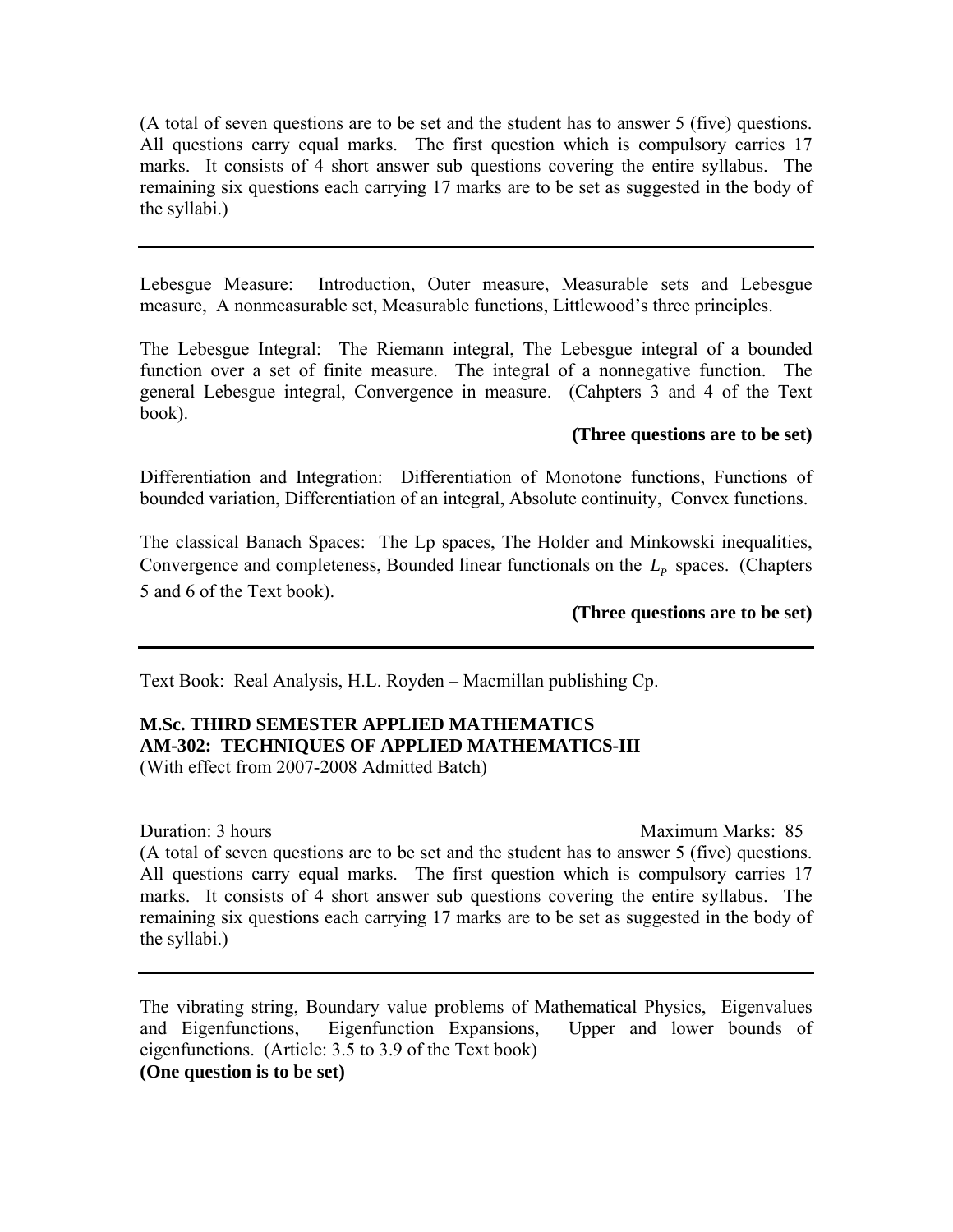Orthogonal co-ordinate systems, Separation of variables. Sturm – Liouville Problems Series Solutions of boundary value problems. (Article: 4.1 and 4.2 of the Text book)

#### **(Two questions are to be set**)

Greens functions: Non/homogenous boundary value problems. One dimensional Green's function. Generalized functions. Green's function in higher dimensions. Problems in unbounded regions. (Article: 5.1 to 5.5 of the Text book)

#### **(Three questions are to be set)**

**Text Book:** John W.Dettman, Mathematical Methods in Physics and Engineering, Mc.Graw Hill Book Company, Second edition. (1969).

# **M.Sc. THIRD SEMESTER APPLIED MATHEMATICS AM 303: PROGRAMMING LANGUAGE-C**

(With effect from 2007-2008 Admitted Batch)

Duration: 3 hours Maximum Marks: 85

(A total of seven questions are to be set and the student has to answer 5 (five) questions. All questions carry equal marks. The first question which is compulsory carries 17 marks. It consists of 4 short answer sub questions covering the entire syllabus. The remaining six questions each carrying 17 marks are to be set as suggested in the body of the syllabi.)

Data types, Operators and Some statements: Identifiers and key words, Constants, C operators, Type conversion.

Writing a Program in C: Variable declaration, Statements, Simple C Programs, Simple input statement, Simple output statement, Featutre of stdio.h.

Control statements: Conditional expressions: If statement, if-else statement, Switch statement, Loop statements: For loop, While loop, Do – while loop, Breaking control statements: Break statement, Continue statement, goto statement.

Functions and Program Structures: Introduction, Defining a function, Return statement, Types of Functions, Actual and formal arguments, Local Global variables. The scope of variables: Automatic Variables, Register Variables, Static Variables, External wariables, Recursive functions.

(Four questions are to be set)

Arrays: Array Notation, Array declaration, Array initialization, Processing with arrays, Arrays and functions, Multidimensional array, Character array.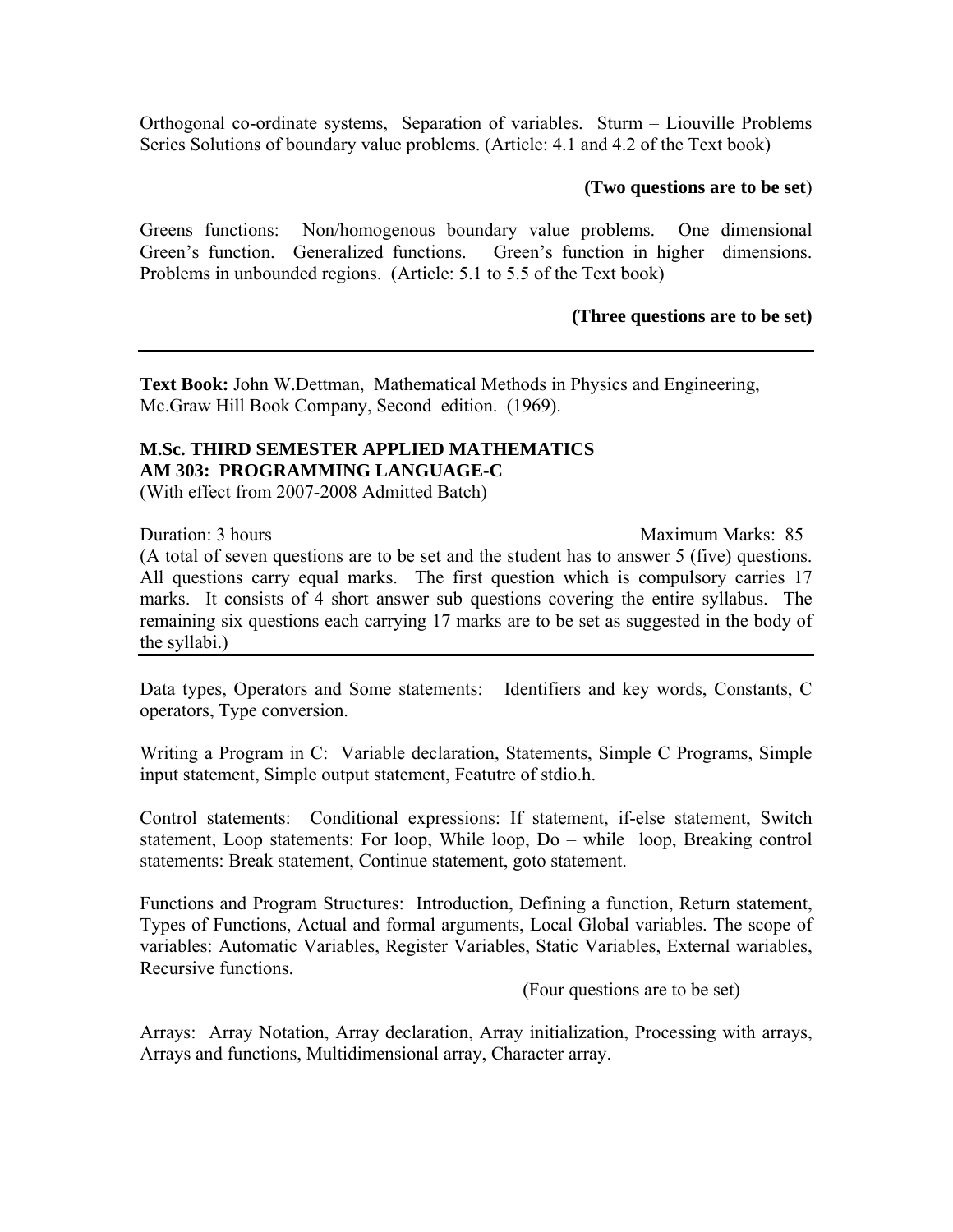Pointers: Pointer declaration, Pointer operator, Address Operator, Pointer expressions, Pointer arithmetic, Pointers and functions, Call by value, Call by reference, Pointers and arrays, Pointer and one dimensional array, Pointer and multidimensional array, Pointer and strings, Array of pointers, Pointers to pointers.

Structures, Unions: Declaration of Structure, Initializing a structure, Functions and Structures, Arrays of Structures, Arrays within a structure, Structure within a structure, Pointers and structures, Unions.

(Two questions are to be set)

**Text book**: Programming in C by D.Ravichandran, New Age International, 1998 Chapters: 1, 2,3,4,5,6, and 8.

# M.Sc. THIRD SEMESTER APPLIED MATHEMATICS **AM-304: APPLIED GROUP THEORY-I**

(With effect from 2007-2008 Admitted Batch)

Duration: 3 hours Maximum Marks: 85 (A total of seven questions are to be set and the student has to answer 5 (five) questions. All questions carry equal marks. The first question which is compulsory carries 17 marks. It consists of 4 short answer sub questions covering the entire syllabus. The remaining six questions each carrying 17 marks are to be set as suggested in the body of the syllabi.)

Group of transformations, Groups of symmetry of a square, the multiplication table, the rearrangement theorem, generators of finite group, direct product of groups, Isomorphism and Homomorphism, permutation groups, direct sum and direct product of matrices. Sec.1.1 to 1.7 and 2.5 of text book-1.

Representation theory of finite groups: Definition of a representation of a group. Invariant subspaces reducible and irreducible representation, Schur's lemmas and the orthogonality theorem. Characters of a representation, orthogonality of characters, Reduction of a reducible representation, criterion for irreducibility, the regular representation, Direct product of representation of a group, Representation of a direct product groups. (Section 3.1, 3.2, 3.3, 3.5, 3.6, 3.7, 3.10 and 3.11 of text book-1).

**(Four questions are to be set)**

The symmetry group: The characters of a group from that of a sub group, Frobenius formula for the characters of the symmetric group, Graphical methods, Lattice permutation, young patterns, young tableaux, graphical method for determining characters, calculation of characters by means of the Frobenius formula. The matrices of IR's of  $S_n$ . Yamanonchi symbols. (Section 7.1 to 7.7 of text book-2).

**\_\_\_\_\_\_\_\_\_\_\_\_\_\_\_\_\_\_\_\_\_\_\_\_\_\_\_\_\_\_\_\_\_\_\_\_\_\_\_\_\_\_\_\_\_\_\_\_\_\_\_\_\_\_\_\_\_\_\_\_\_\_\_\_\_\_\_\_\_\_\_\_**

**(Two questions are to be set)** 

1. Elements of group theory for physicists  $- A.W.Joshi (3<sup>rd</sup> edition)$  (Wiley east)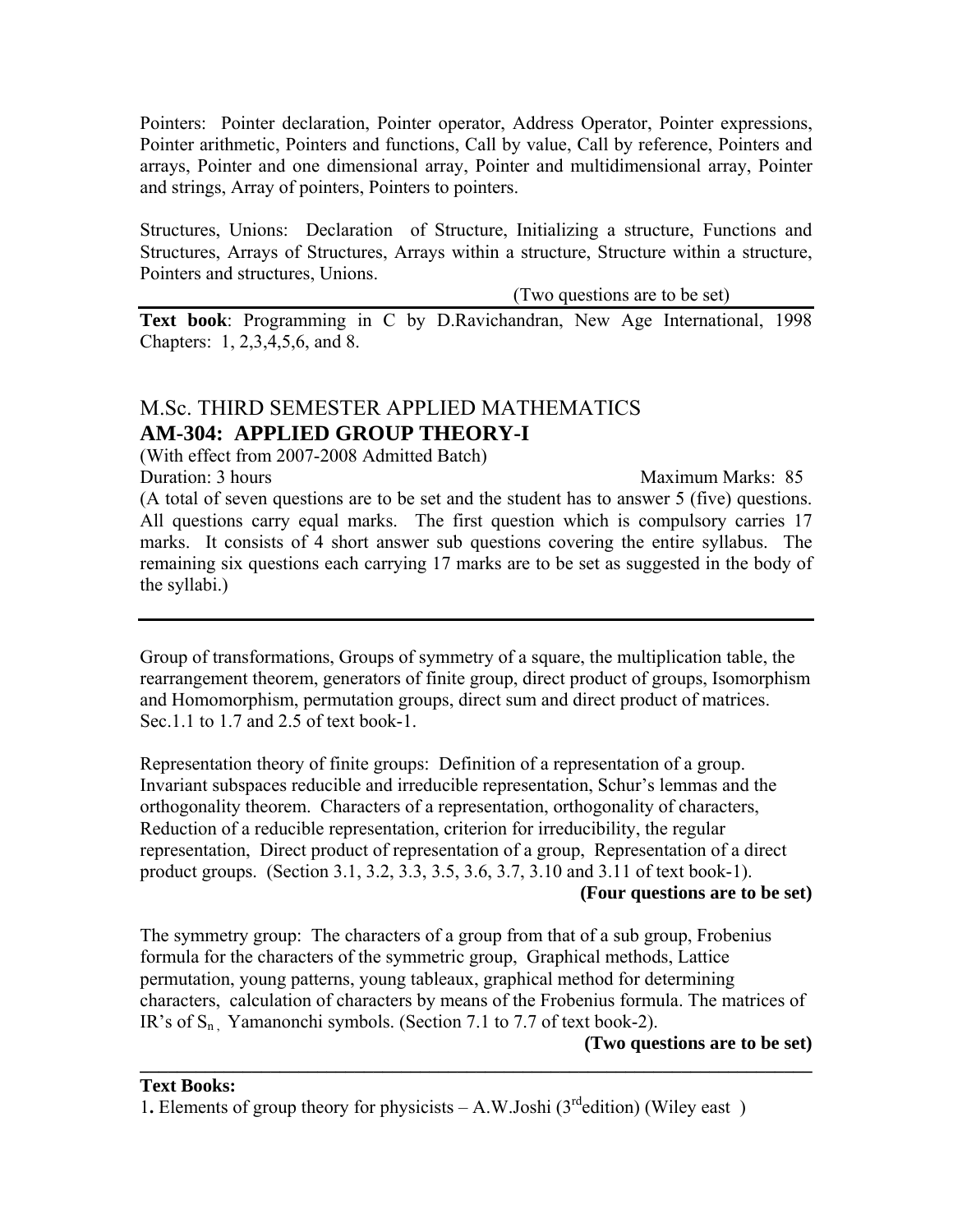2. Group theory and its application to physical problems – M.Hamermesh. (Addision wisley Pub.Com.).

# **M.Sc. THIRD SEMESTER APPLIED MATHEMATICS AM 305: BOUNDARY VALUE PROBLEMS-I**

(With effect from 2007-2008 Admitted Batch)

Duration: 3 hours Maximum Marks: 85

(A total of seven questions are to be set and the student has to answer 5 (five) questions. All questions carry equal marks. The first question which is compulsory carries 17 marks. It consists of 4 short answer sub questions covering the entire syllabus. The remaining six questions each carrying 17 marks are to be set as suggested in the body of the syllabi.)

Elementary Topology on Metric spaces: Mappings on metric spaces, Existence and uniqueness theorem via the principle of contraction. Continuation of solutions, Dependence of solutions on initial conditions and on parameters. (Chapter 2 of text book l) **(one question is to be set)** 

General theory for linear first order system of equations, solution space, The nonhomogeneous equation. The nth order linear homogeneous equation, The nth order nonhomogeneous equation, The adjoint vector equation, The adjoint nth order equation, The relationship between scalar and vector adjoints. (Chapter 3 of text book l)

**(one question is to be set)** 

Linear equation with constant coefficients, Real distinct eigenvalues, The general solution. Direct solutions, Real solutions associated with complex eigenvalues. (Chapter 4, Section: 4.1, 4.2, 4.3, of text book l)

The two point boundary value problem: The two point homogeneous boundary value problem, the adjoint boundary value problem, The non-homogeneous boundary value problem and Green's matrix. The nth order boundary value problem, The nth order adjoint boundary value problem, the nth order non-homogeneous boundary value problems and Green's function. Self-adjoint boundary value problem (Chapter 6 of text book l)

# **(Two questions are to be set)**

Linear Control System: Controllability, Observability, Controllability and Polynomials, linear feed back, state observers, Relization of constant systems. (Chapter 4 of text book 2) **(Two questions are to be set)**

# **Text books:**

- 1. Theory of Ordinary differential equations, Randal H.Cole Appleton-Century-Crafts, New York (1968)
- 2. Introduction to Mathematical Control Theory, S.Barnett, R.G.Camarol, Clarendon Press, 1985.

**Reference book**: Theory of Ordinary differential equations by E.A. Coddington and Normal Levinson, Tata Mcgraw Hill Inc., New York (1980)

# **M.Sc. THIRD SEMESTER APPLIED MATHEMATICS**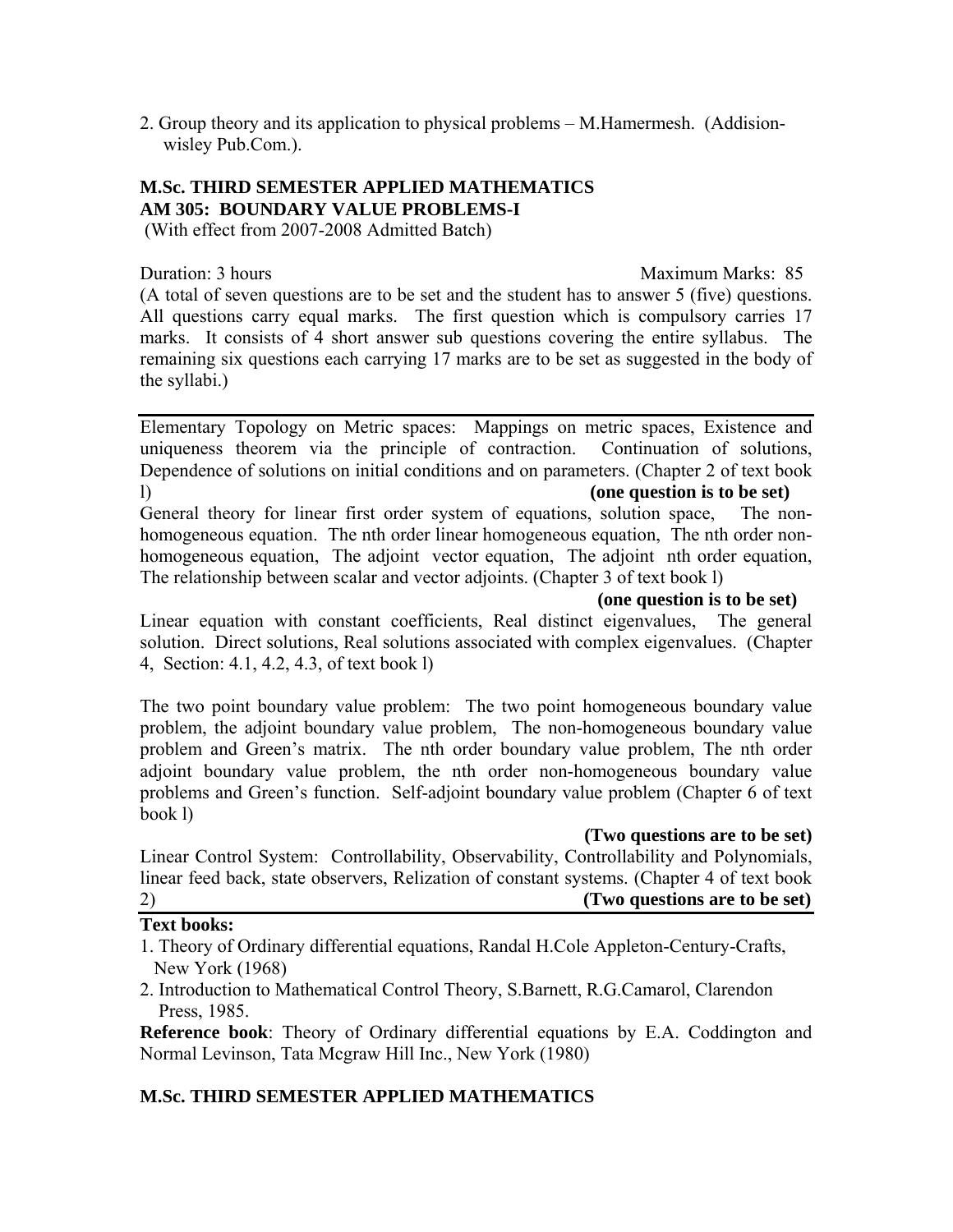# **AM 306: Elasticity – I**

 **(**(With effect from 2008-2009 Admitted Batch)**]** 

# **Time: 3 hrs** Max.Marks – 85

A total of seven questions are to be set and student has to answer 5 (Five) questions. All questions carry equal marks. The first question which is compulsory carries 17 marks. It consists of 4 short answer sub questions covering the entire syllabus. The remaining six questions each carrying 17 marks are to be set as suggested in the body of the syllabus.

 $\mathcal{L}_\text{max} = \mathcal{L}_\text{max} = \mathcal{L}_\text{max} = \mathcal{L}_\text{max} = \mathcal{L}_\text{max} = \mathcal{L}_\text{max} = \mathcal{L}_\text{max} = \mathcal{L}_\text{max} = \mathcal{L}_\text{max} = \mathcal{L}_\text{max} = \mathcal{L}_\text{max} = \mathcal{L}_\text{max} = \mathcal{L}_\text{max} = \mathcal{L}_\text{max} = \mathcal{L}_\text{max} = \mathcal{L}_\text{max} = \mathcal{L}_\text{max} = \mathcal{L}_\text{max} = \mathcal{$ 

Dynamical equations of an isotropic elastic solid, the strain – energy function and its connection with hooks law, saint venants principle.

(Chapter 3 of Text book)

Extension, bending and Torsion: statement of problem, extension of beams by longitudinal forces, Beam stretched by its own weight, Bending of beams by terminal couples of elliptic cylinder, Torsion of a circular shaft, Torsion of cylindrical bars, stress function, Torsion of elliptical cylinder, simple solution of torsion problems, effect of grooves, Torsion of a rectangular beam and of a triangular prism., Solution of Torsion problems by means of conformal mapping, Application of conformal mapping.

> (Chapter 4, sections 29 to 38 and 44, 45 of Text book) (Three questions are to be set)

Two-dimensional elastostatic problems: plane deformation, plane stress, Generalized plane stress, plane elastostatic problems, Airy's stress function, General solution of Biharmonic equation, formulas for stresses and displacements, the structure of the functions  $\varphi(z)$  and  $\varphi(z)$ , First and second boundary value problems in plane Elasticity, Remarks of existence and uniqueness of solutions, the role of conformal representation in plane problems of Elasticity, An elementary method of the basic problems for simply connected domains, solution of basic problems for a circular region.

> (Chapter 5, sections 65 to 77 of Text book) (Three questions are to be set)

# Text book: 1. Mathematical theory of Elasticity by (I.S.SOKOLNIKOFF T M H EDITION)

 $\mathcal{L}_\text{max} = \mathcal{L}_\text{max} = \mathcal{L}_\text{max} = \mathcal{L}_\text{max} = \mathcal{L}_\text{max} = \mathcal{L}_\text{max} = \mathcal{L}_\text{max} = \mathcal{L}_\text{max} = \mathcal{L}_\text{max} = \mathcal{L}_\text{max} = \mathcal{L}_\text{max} = \mathcal{L}_\text{max} = \mathcal{L}_\text{max} = \mathcal{L}_\text{max} = \mathcal{L}_\text{max} = \mathcal{L}_\text{max} = \mathcal{L}_\text{max} = \mathcal{L}_\text{max} = \mathcal{$ 

# **M.Sc. THIRD SEMESTER APPLIED MATHEMATICS Elective: AM307 – Fluid Dynamics – I (**(With effect from 2008-2009 Admitted Batch)

**Duration 3 hrs**. **Max Marks: 85**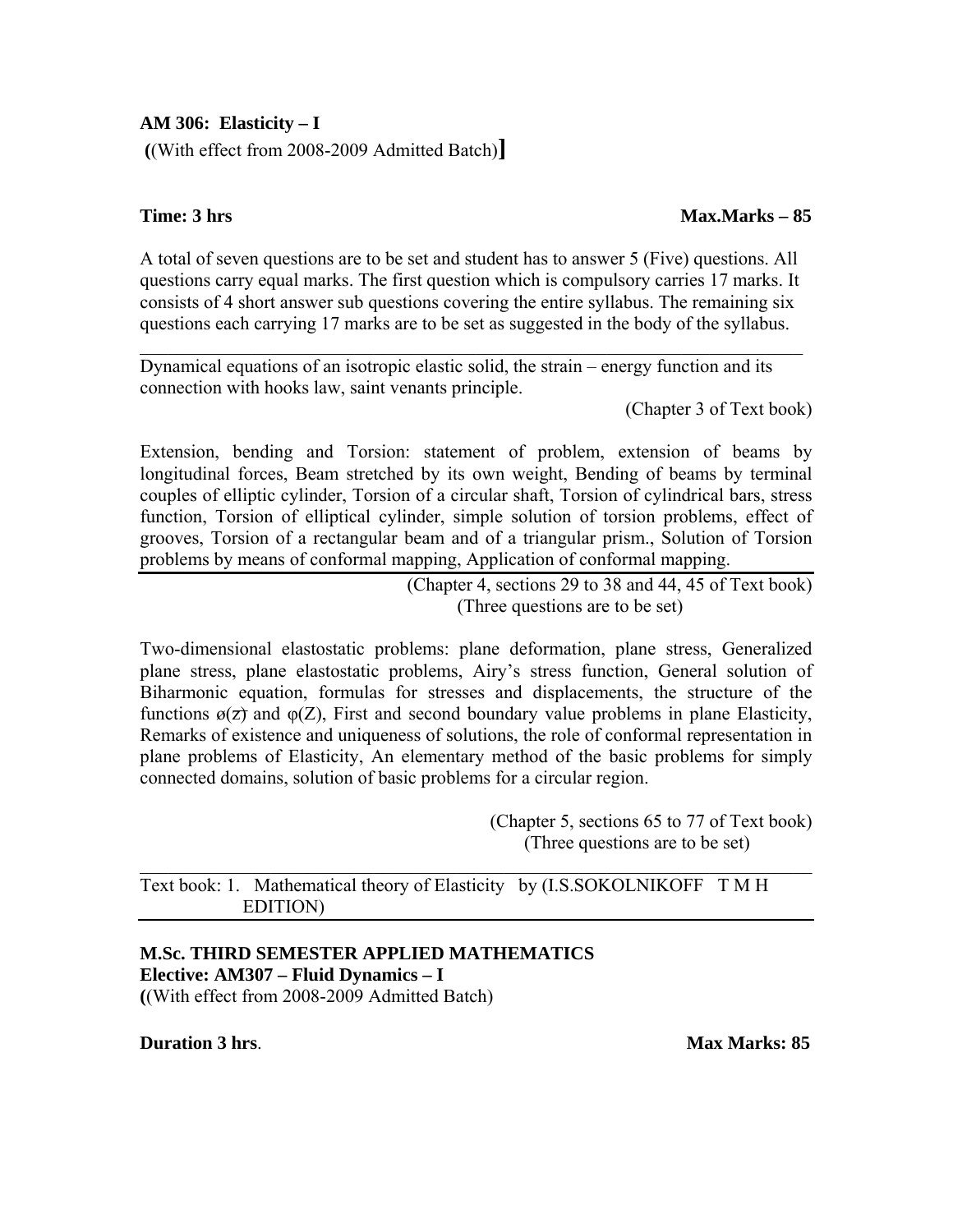A total of seven questions are to be set and student has to answer 5(Five) questions. All questions carry equal marks. The first question which is compulsory carries 17 marks. It consists of 4 short answer sub questions covering the entire syllabus. The remaining six questions each carrying 17 marks are to be set as suggested in the body of the syllabus.

Two-dimensional flows stream function. The complex potential for two dimensional, irrotational incompressible flow complex velocity potentials for standard twodimensional flows uniform stream, line source, line sink, line doublets, line vortices. Two-dimensional image system, the Miline-Thomson circle theorem, Applications of circle theorem, Blasius theorem, (Sections 5.1 to 5.9 of chapter 5 of Text book.1)

Some three dimensional flows, source, sinks and doublets, Images in a rigid infinite plane, and in solid sphere. Axi – symmetric flows, stokes stream function, some special forms of the stokes stream function for axi-symmetric irrotational motions.

 (Chapter 4 of Text book 1) (Three questions are to be set from the above topics)

Dynamics of real fluids, Introduction, Navier stokes equations of motions vorticity and circulation in a viscous fluid, exact solutions of N.S. equations unstead of flows. (Sections 5.1 to 5.3 excluding 5.3.4 of Chapter 5 of the Text book 2)

Boundary layer theory, Introduction, Duration of two dimensional boundary layer equations, Integral equations of the boundary layer, Analytic solutions of the boundary layer equation. Flow parallel to a semi-infinite flat plate. Flow near the stagnation points of cymater.

 $\_$  , and the set of the set of the set of the set of the set of the set of the set of the set of the set of the set of the set of the set of the set of the set of the set of the set of the set of the set of the set of th

( Sections 6.1, 6.2 and 6.3.1 and 6.3.2 of chapter 6 of Text book 2)

- Text books 1. Textbook of fluid Dynamics by F.Chorlton, CBS publishers and distributors, New Delhi.
	- 2. Modern Fluid Dynamics Vol. **1**. Incompressible flow by N curl and H.Davis D.Van No strand company Ltd., London.

# **M.Sc. THIRD SEMESTER APPLIED MATHEMATICS ELECTIVE: 308 OPTIMIZATION TECHNIQUES-I**

(With effect from 2007-2008 Admitted Batch)

Duration: 3 hours Maximum Marks: 85

(A total of seven questions are to be set and the student has to answer 5 (five) questions. All questions carry equal marks. The first question which is compulsory carries 17 marks. It consists of 4 short answer sub questions covering the entire syllabus. The remaining six questions each carrying 17 marks are to be set as suggested in the body of the syllabi.)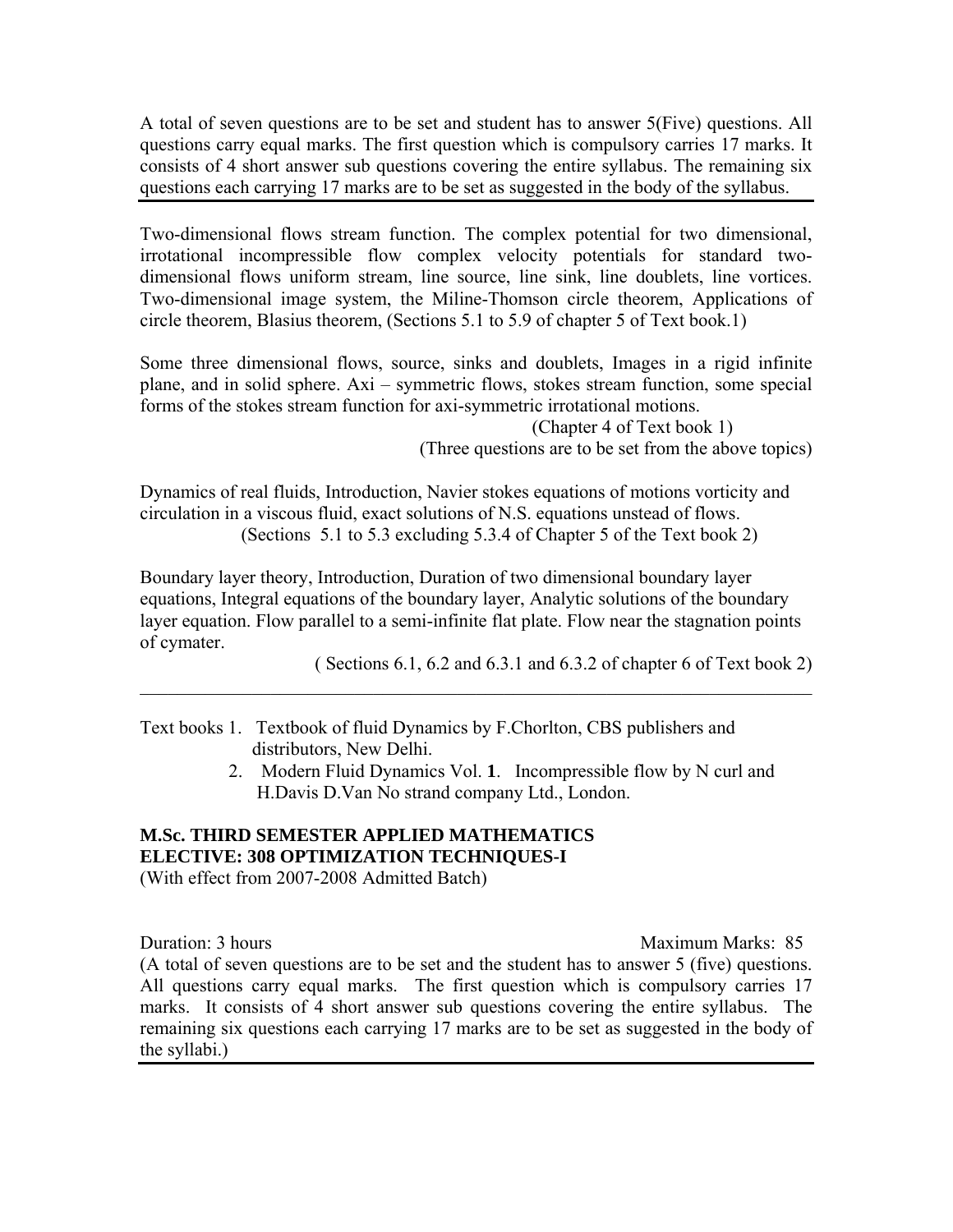Linear Programming an its Applications: Formulation of L.P. problems, slack and surplus variables, convex sets, simplex method, artificial variables techniques, big M-method, degeneracy, revised simplex method. (Chapter I (expect 1,3), Chapter II, Chapter III, Chapter IV of unit 2 and Appendix  $- A$  of Unit-6 of text book 1)

# **(Two questions are to be set)**

Duality in linear programming, the dual simplex method, Integer linear programming, Gomory's cutting plane method, branch and bound method (Chapter V, Chapter VI and Chapter VIII of unit –2 of text book 1)

# **(Two questions are to be set)**

Assignment models, Hungarian method, the traveling salesman problem, transportation models, methods for initial basic feasible solutions, MODI method, degeneracy in transportation problems. (Chapter IX, Chapter X, of unit 2 of text book1)

Dynamic programming, concepts of dynamic programming, Bellman's principle of optimality, simple models (7.1 to 7.9 of Chapter VII of unit 5 of text book 1.)

# **(Two questions are to be set)**

**Text book:** 1. S.D. Sharma, Operations research, Kedarnath Ramnath & Company. **Reference book:** Linear Programming by G. Hadley, Oxford, IBH publishing Co

# **M.Sc. THIRD SEMESTER APPLIED MATHEMATICS ELECTIVE: 309 RELATIVITY AND COSMOLOGY-I**

(With effect from 2007-2008 Admitted Batch)

Duration: 3 hours Maximum Marks: 85

(A total of seven questions are to be set and the student has to answer 5 (five) questions. All questions carry equal marks. The first question which is compulsory carries 17 marks. It consists of 4 short answer sub questions covering the entire syllabus. The remaining six questions each carrying 17 marks are to be set as suggested in the body of the syllabi.)

Space-time continuum, the three plus one dimensions of space-time, the geometry corresponding to space-time, the signature of the line element and the three kinds of interval, Lorentz rotation of axes, transformation to proper coordinates. (Chapter II , Articles 13-18 of Text book 1)

**(One question is to be set)**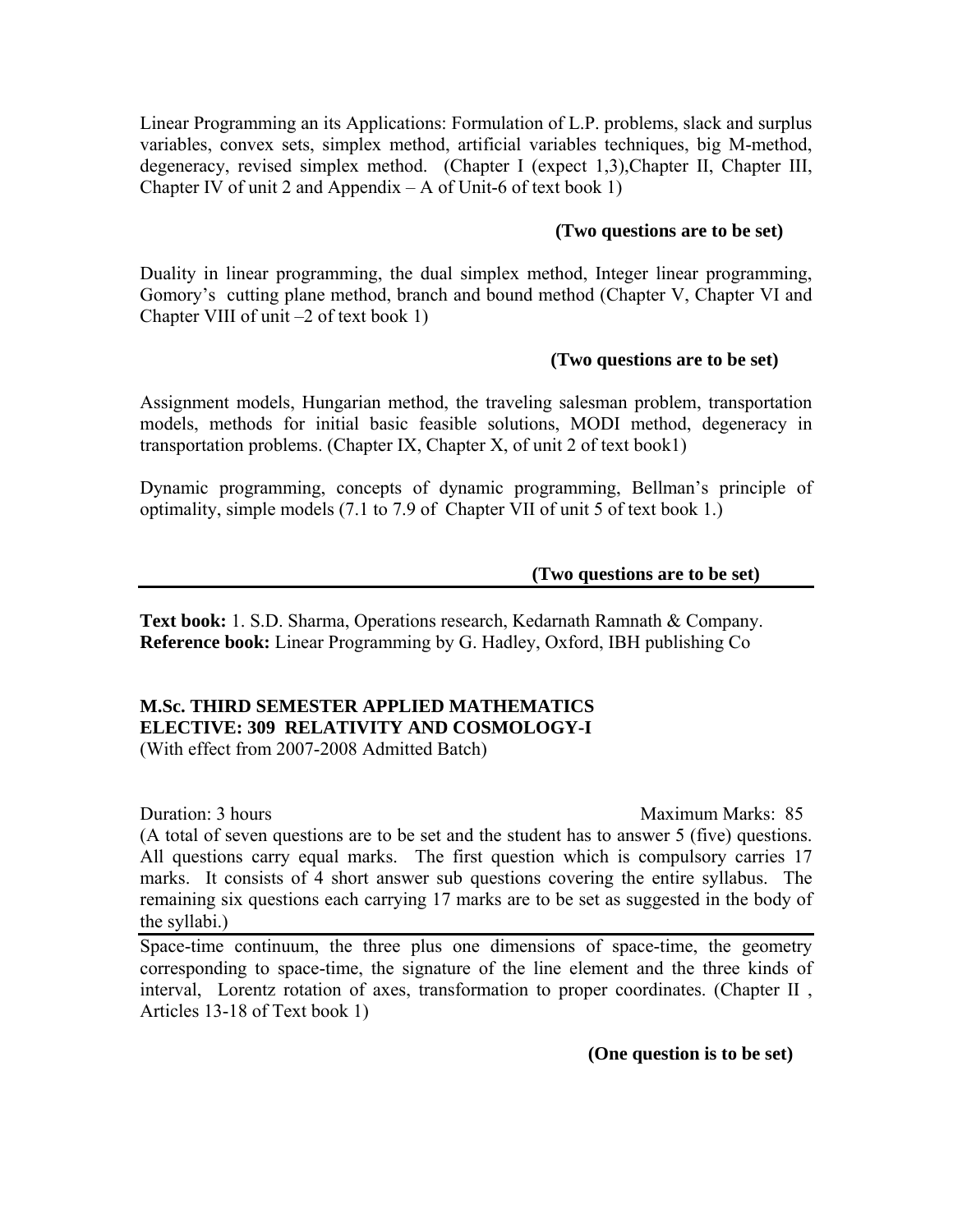The mass of a moving particle, the transformation equations for mass, work and kinetic energy, the relations between mass, energy and momentum, Four-dimensional expressions of the mechanics of a particle (Chapter III , Articles 23-28 of Text book 1)

# **(One question is to be set)**

The Maxwell-Lorentz Field Equations, The transformation equations for E, H and Q. The force on a moving charge, The energy and momentum of electromagnetic field, electromagnetic stresses, Four dimensional expressions for electron theory(Chapter IV, Articles 39-43 & 46 of Text book 1)

# **(Two questions are to be set)**

Riemann Christoffel Tensor, covariant curvature tensor and its properties, Ricci Tensor, Curvature invariant, Einstein space, Bianchi's identity , Riemannian Curvature, Einstein space, flat space, space of constant curvature, for, Schur's Theorem (Chapter V of Text book 2)

# **(Two questions are to be set)**

# **Text Books:**

- 1. R.C. Tolman, Relativity , Thermodynamics and Cosmology, Clarendon Press, Oxford.
- 2. Bary Spain, Tensor Calculus-Radha Publishing House, Calcutta **Books for further reference**:
- 3. Introduction to Special Relativity by Robert Resnick, Johnwiley & Sons. New York
- 4. Theory of Relativity by S.R. Roy and Raj bali Jaipur Publishing House, Jaipur.
- 5. J.K. Goyal and K.P. Gupta, Theory of Relativity, Krishna Prakasan Media(P) Ltd. Meerut

# **M.Sc. FOURTH SEMESTER APPLIED MATHEMATICS AM-401: FUNCTIONAL ANALYSIS**

(With effect from 2007-2008 Admitted Batch)

Duration: 3 hours Maximum Marks: 85

(A total of seven questions are to be set and the student has to answer 5 (five) questions. All questions carry equal marks. The first question which is compulsory carries 17 marks. It consists of 4 short answer sub questions covering the entire syllabus. The remaining six questions each carrying 17 marks are to be set as suggested in the body of the syllabi.)

Topological spaces: elementary concepts, open bases and open subbases, weak topologies, function algebras  $Co(X, R)$  and  $Co(X, C)$ , compact spaces, product spaces, Tychonoff's theorem, separation concepts.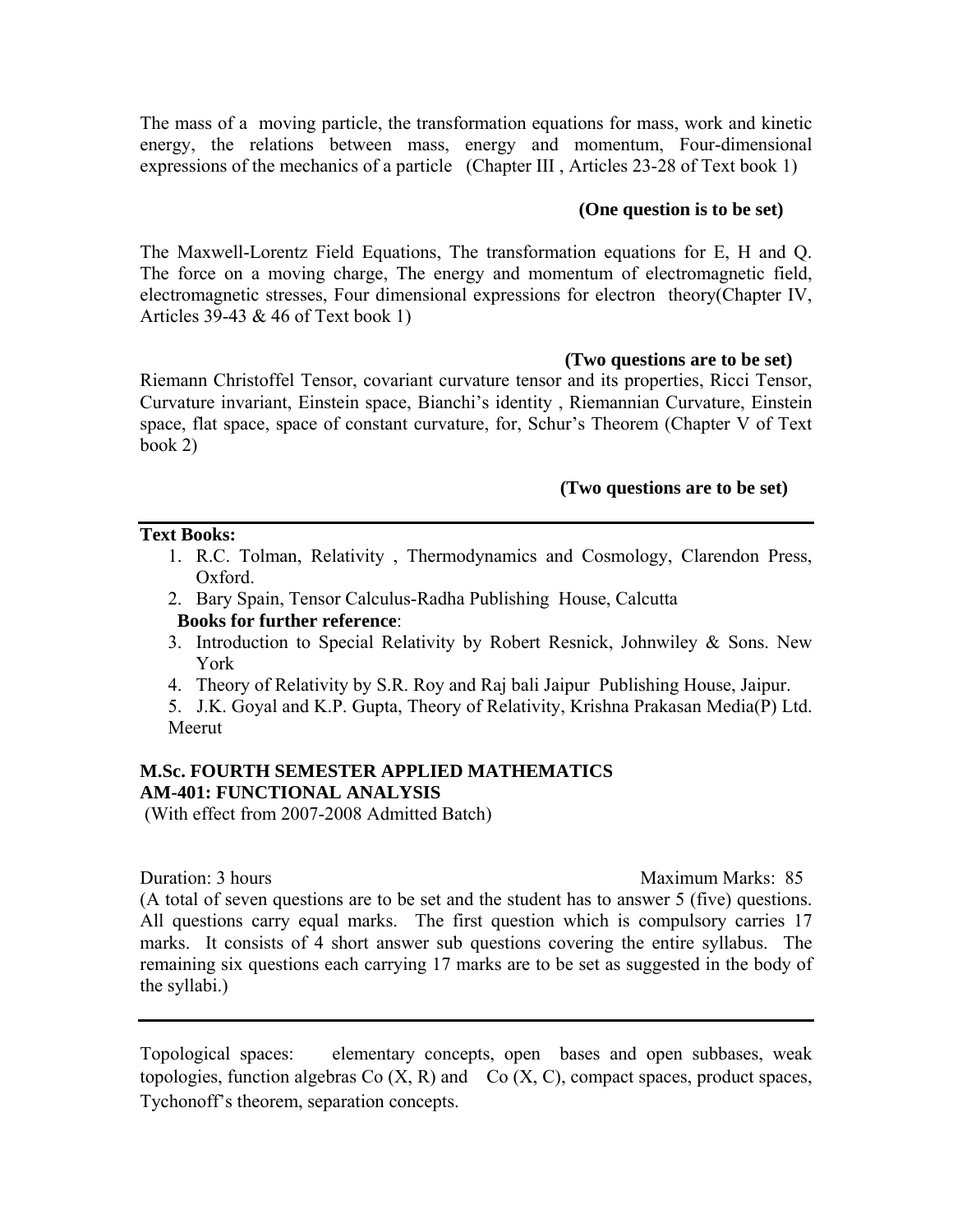Banach spaces: definition and some examples, continuous linear transformations, the Hahn-Banach theorem, the natural imbedding of N in  $N^{**}$ , the open mapping theorem, the conjugate of an operator. (Sections 16 to 23, 26, 27 and Chapter 9 of text book) **(Three questions are to be set)** 

Hilbert spaces: definition and some simple properties, orthogonal complements, orthonormal sets, the conjugate space H\*, the adjoint of an operator, self-adjoint operators, normal and unitary operators, projections.

Finite-Dimensional Spectral Theory: matrices, determinants and the spectrum of an operator, the spectral theorem, a survey of the situation. (Chapters 10 and 11 of text book) **(Three questions are to be set)**

**Text Book**: G.F.Simons – Mc Graw Hill, Introduction to Topology and Modern Analysis.

# **M.SC. FOURTH SEMESTER AM 402: STATISTICAL METHODS (**With effect from **2008-2009** Admitted Batch)

# **Duration: 3 hours** Maximum Marks: 85

(A total of seven questions are to be set and the student has to answer 5 (five) questions. All questions carry equal marks. The first question which is compulsory carries 17 marks. It consists of 4 short answer sub questions covering the entire syllabus. The remaining six questions each carrying 17 marks are to be set as suggested in the body of the syllabi.)

# **1. Random variables, distribution functions, Mathematical expectation and Generating functions:**

One and two dimensional random variables (Discrete and Continuous), Distribution functions, joint and conditional distribution functions, probability mass function, probability density function, Transformation of Random variables. Mathematical expectation, Moments of a distribution function, moment generating functions, characteristic functions and their properties, Chebychev inequality, probability generating functions. (Chapter 5, Chapter 6 except section 6.7 and Chapter 7-Sections 7.1, 7.2, 7.3, 7.5 and 7.9)

(One question is to be set on the above topics)

# **2. Probability Distributions:**

Discrete Distributions-Binomial, Poisson and geometric distributions and their properties with applications. (Sections 8.1-8.5 and 8.7 of Chapter8) Continuous distributions – Gamma, Beta, Cauchy, Normal distributions and their properties with applications

(Sections 9.1, 9.2, 9.5, 9.6, 9.7 and 9.12 of chapter 9) (Two questions are to be set) **3. Correlation and Regression:**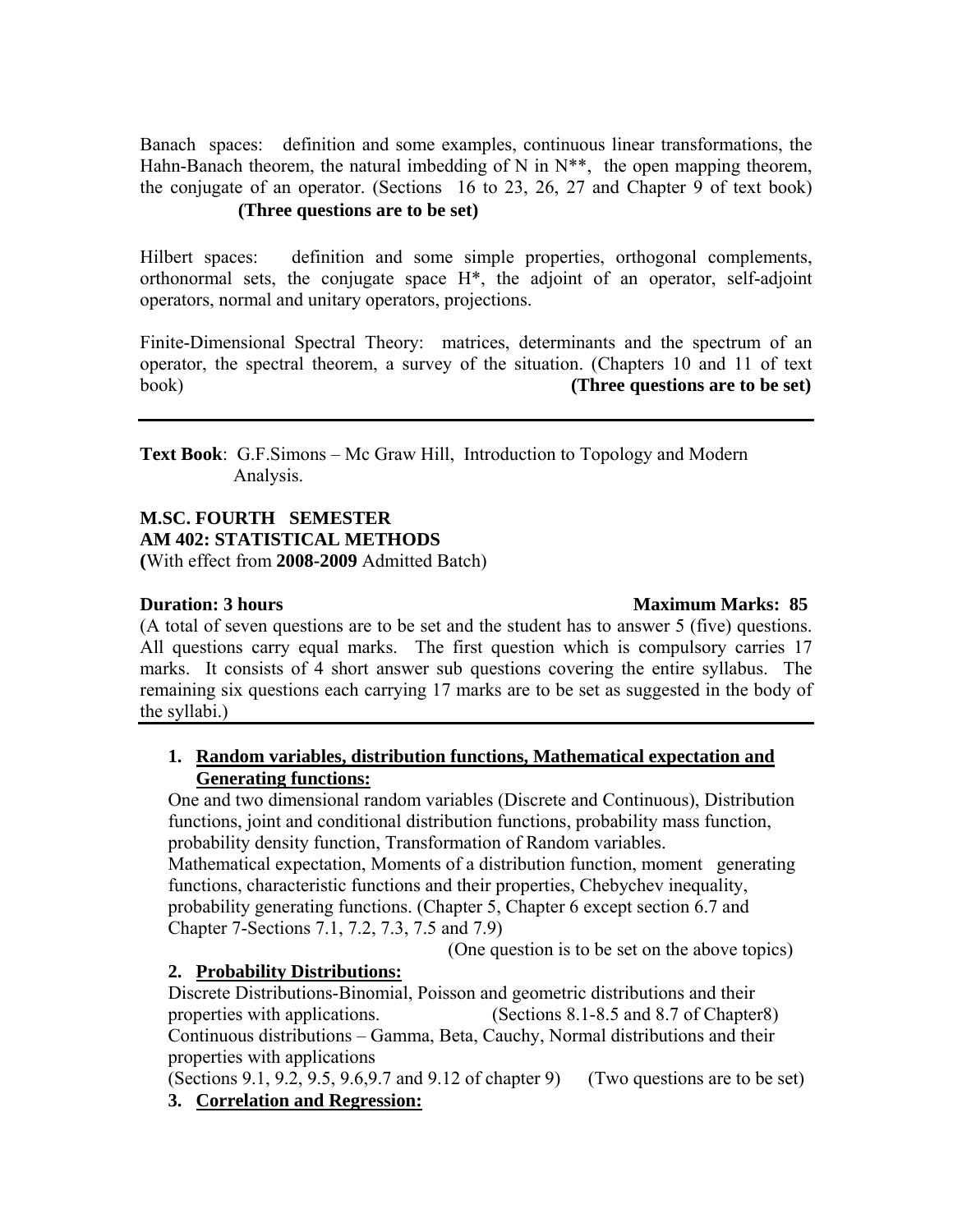Correlation, Karl pearson's coefficient of correlation, Calculation of correlation coefficient for Bivariant frequency distribution, Spearman's rank correlation coefficient. Linear regression- regression coefficients and their properties, angle between regression lines, standard error of estimate, curvilinear regression. (Chapter 10 and Chapter 11) (One question is to be set)

# 4. **Sampling Distributions:**

Sampling and Large sample Tests, Exact sampling distributions,  $\chi^2$ , t, F distributions and their applications.

(Chapter -14, Chapter 15 up to 15.6.4 and Chapter 16 up to 16.6 except 16.4) (Two questions are to be set)

------------------------------------------------------------------------------------------------------

TEXT BOOK: Fundamentals of Mathematical Statistics-S.C.Gupta and V.K.Kapoor, 11 edition Sultan Chand and Sons, New Delhi

REFERENCE: An introduction to probability theory and mathematical statistics – V.K.Rohatgi Wiley Eastern Ltd, New Delhi

# **AM 403: THEORETICAL COMPUTER SCIENCE**

(With effect from 2007-2008 Admitted Batches)

**Duration: 3 hours** Maximum Marks: 85

(A total of seven questions are to be set and the student has to answer 5 (five) questions. All questions carry equal marks. The first question which is compulsory carries 17 marks. It consists of 4 short answer sub questions covering the entire syllabus. The remaining six questions each carrying 17 marks are to be set as suggested in the body of the syllabi.)

The Theory of Automata: Definition of an automata, Description of a Finite Automation, Transition Systems, Properties of Transition Functions, Acceptability of a string by a finite Automation, Non Deterministic finite State Machines, The Equivalence of DFA and NDFA, Mealy and Moore models, Minimization of Finite Automaton.

Formal Languages: Basic definitions and examples, Chomsky classification of Languages, Languages and their relation, Recursive and recursively enumerable sets, operations of languages, Languages and Automaton.

# (**Three questions are to be set)**

Regular sets and Regular Grammars: regular expressions, Finite Automata and regular expressions, Pumping lemma for Regular sets, Application of Pumping lemma, Closure properties of regular sets, Regular sets and Regular grammars.

Context-free Languages: Context-free languages and derivation trees, Ambiguity in Context-free Grammars, Simplification of Context-free Grammars, Normal forms for Context-free Grammars.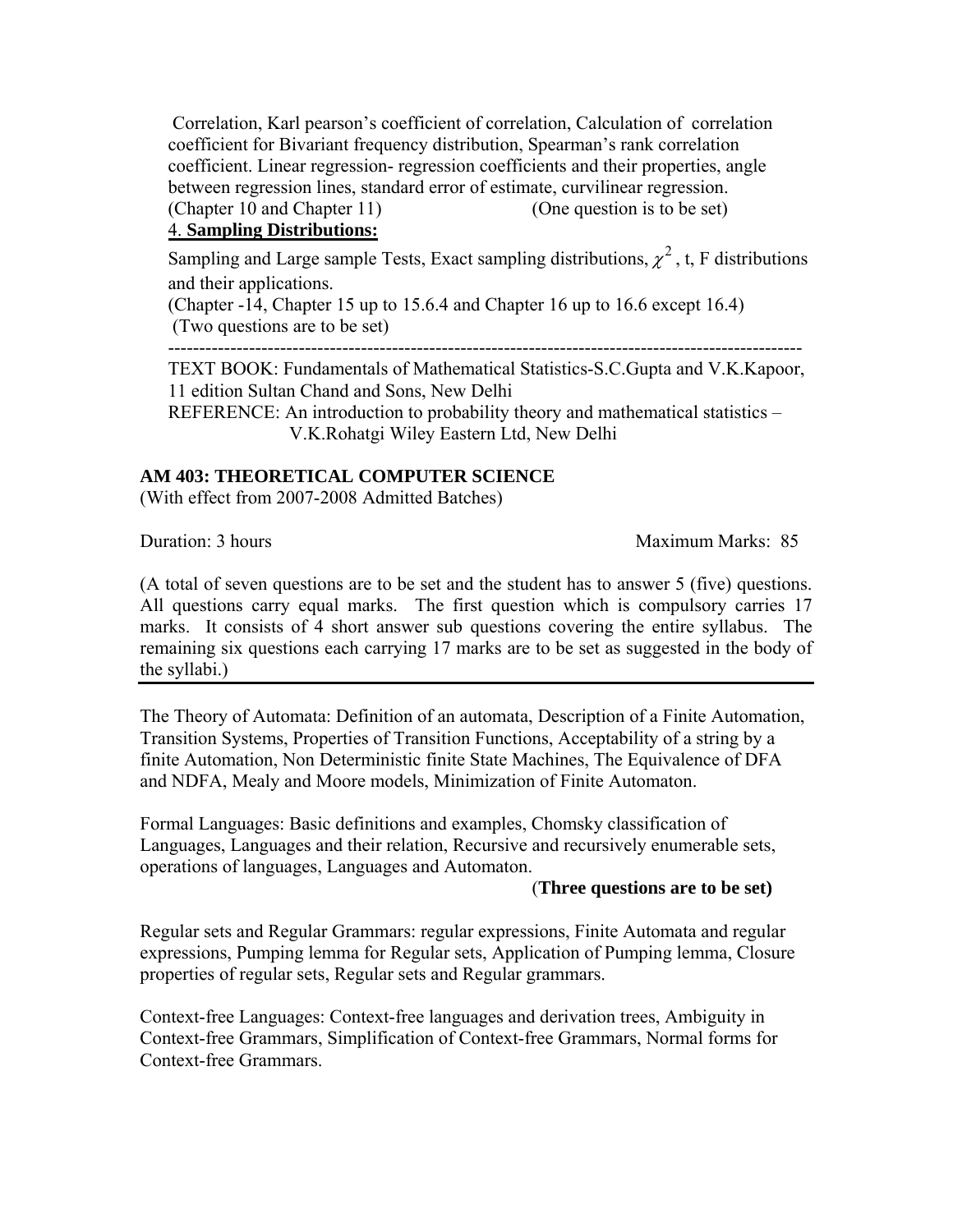Turing Machines: Turing Machine model, Representation of Turing Machines, Languages Acceptability by Turing Machines, Design of Turing Machines, Universal Turing Machines and other modifications.

#### (**Three questions are to be set)**

**Text book**: Theory of Computer Science (Automata, Languages and Computation) Chapters: 2,3,4,5.1 to 5.4 and 7.1 to7.5 By K.L.P. Mishra, N. Chandrasekharan, PHI, Second edition

#### **M.Sc. FOURTH SEMESTER ELECTIVE: AM 404: APPLIED GROUP THEORY-II** (With effect from 2007-2008 Admitted Batch)

Duration: 3 hours Maximum Marks: 85

(A total of seven questions are to be set and the student has to answer 5 (five) questions. All questions carry equal marks. The first question which is compulsory carries 17 marks. It consists of 4 short answer sub questions covering the entire syllabus. The remaining six questions each carrying 17 marks are to be set as suggested in the body of the syllabi.)

Semi groups, groups, languages and finite state machines, semi groups, products and quotients of semi groups, products and quotients of groups, languages, representation of special languages and grammars, semi groups, machines and languages, machines and Regular languages, simplification of machines. (Sections: 9.2, 9.3, 9.4, 9.5, 10.1, 10.2, 10.3, 10.4, 10.5, and 10.6 of text book – 1).

(One question is to be set)

2. Continuous groups and their representations: Topological groups and lie groups, axial rotation groups S0(2), Three dimensional rotation group S0(3), Unitary group U(2) and the special unitary group  $SU(2)$ , Homomorphism of  $SU(2)$  on  $SO(3)$  generators of  $U(n)$ and  $SU(n)$ , special unitary group  $SU(3)$ , physical applications of  $SU(2)$  and  $SU(3)$ . (Sections: 4.1, 4.2, 4.3, 4.5, 4.6, 4.8 of text book 2, Chapter 4).

(Two questions are to be set)

3. Crystallographic and molecular symmetry groups: Crystallographic point groups, Enumeration and their derivation, translation groups and space groups, molecular point groups, irreducible representations of point groups, double point groups, crystal field splitting of atomic level (Sections:  $7.1, 7.2, 7.3, 7.4, 7.5$  and  $7.6$  of text book 2.) (Two questions are to be set)

4. Group theory in quantum mechanics: Rotation inversion group, Angular symmetry of wave functions and spherical harmonics, selection rules for atomic transitions, angular momentum in quantum mechanics, addition of two angular momenta, symmetrized combinations of eigen states. (Scope and treatment - Sections: 6.1.1, 6.1.2, 6.2.1, 6.2.2, 6.4.1, 6.4.2, of chapter 6 of the book 2).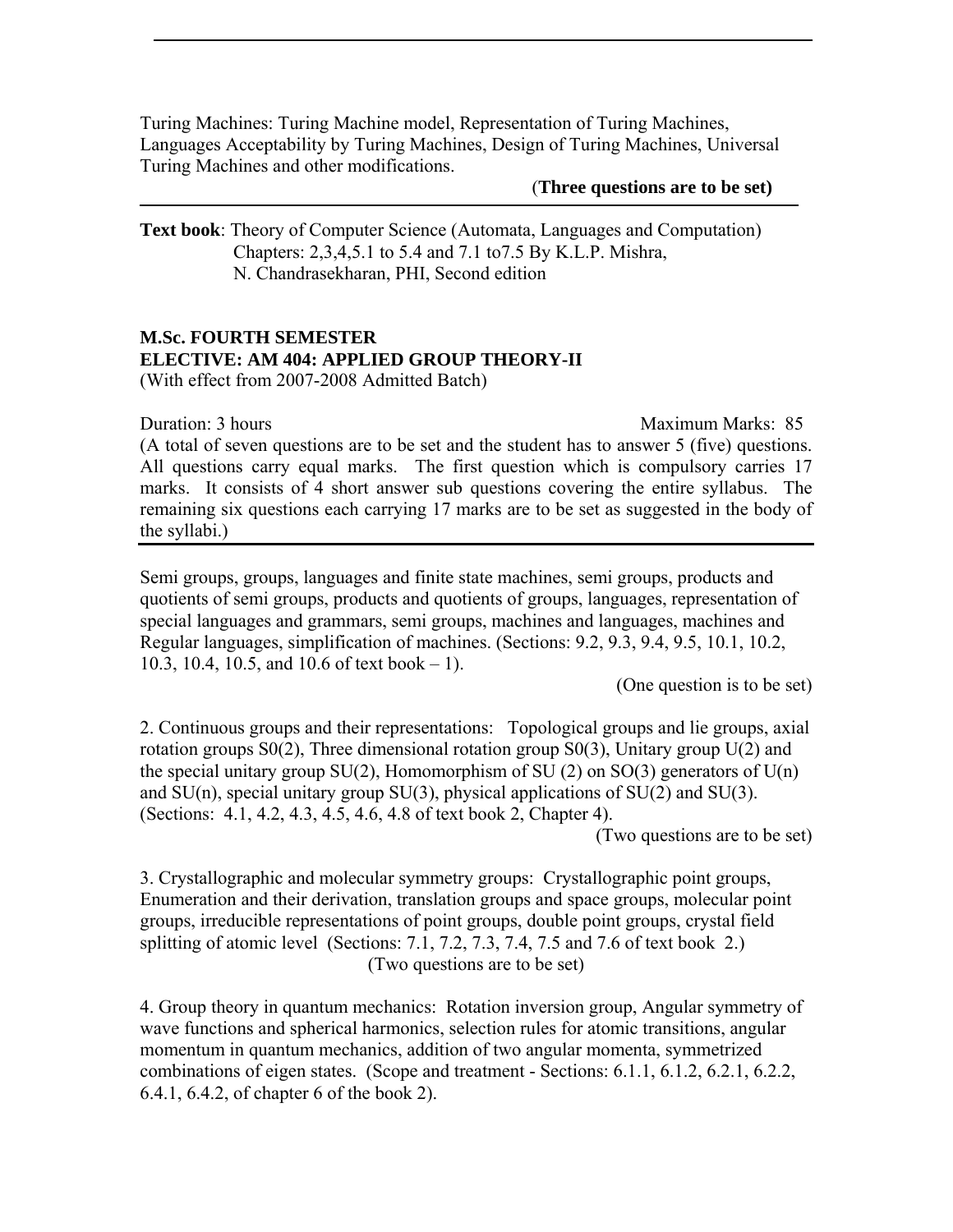# **Text books**:

- 1. Discrete Mathematical structures by Bernard Kolman, Robert Busby and Shoran
- 2. Elements of group Theory for physicists by A.W.Joshi, Wiley Edstern Limited. Third edition.

# M.SC. FOURTH SEMESTER APPLIED MATHEMATICS **ELECTIVE : AM 405: BOUNDARY VALUE PROBLEMS-II** (With effect from 2007-2008 Admitted Batch)

Duration: 3 hours and the matter of the matter of the Maximum Marks: 85

(A total of seven questions are to be set and the student has to answer 5 (five) questions. All questions carry equal marks. The first question which is compulsory carries 17 marks. It consists of 4 short answer sub questions covering the entire syllabus. The remaining six questions each carrying 17 marks are to be set as suggested in the body of the syllabi.)

Stability of linear and weakly non-linear systems, continuous dependence and stability properties of linear, non-linear and weakly non-linear systems. Two dimensional systems. (chapter III of text book-1) **(Two questions are to be set)** 

Stability by Liapunov second method, Autonomous systems, quadratic forms, Krasovski'sMethod. Construction of Liapunov functions for linear systems with constant coefficients. Selection of total energy function as a Liapunov Function, Stability based on first approximation (Chapter V of text book-1) **(One question is to be set)**

Mathematical Models in Population Dynamics: Introduction, single species Models, Two species Lotka volterra Models, Multi species Models. (chapter VI of text book-1)

# **(One question is to be set)**

Analysis and Methods of non-linear differential equations, Existence theorem, extremal solutions, upper and lower solutions. Existence via upper and lower solutions, Monotone iterative Method and Method of quasilinearlization, Bihari's inequality, Application of Bihari's integral inequality. Non-linear variation of parameters formula Alekseev's formula. (Chapter VI of text book-2) **(One question is to be set)**

Oscillations of second order equation, sturms comparison theorems Elementary linear Oscillations, comparison theorem of Hille Winter. (Chapter VIII of text book-2)

 $\mathcal{L}_\mathcal{L} = \mathcal{L}_\mathcal{L} = \mathcal{L}_\mathcal{L} = \mathcal{L}_\mathcal{L} = \mathcal{L}_\mathcal{L} = \mathcal{L}_\mathcal{L} = \mathcal{L}_\mathcal{L} = \mathcal{L}_\mathcal{L} = \mathcal{L}_\mathcal{L} = \mathcal{L}_\mathcal{L} = \mathcal{L}_\mathcal{L} = \mathcal{L}_\mathcal{L} = \mathcal{L}_\mathcal{L} = \mathcal{L}_\mathcal{L} = \mathcal{L}_\mathcal{L} = \mathcal{L}_\mathcal{L} = \mathcal{L}_\mathcal{L}$ 

# **(One question is to be set)**

# **Text Books:**

- 1. M.Rama Mohan Rao, Ordinary Differential equations, Theory methods and applications, Affiliated East-West Press Pvt.Ltd., New Delhi. (1980).
- 2. V.Lakshmikantam, S.G.Deo and V.Raghavendra, Text book of ordinary differential equations (second edition) Tata Mc Graw Hill, New Delhi. (1997).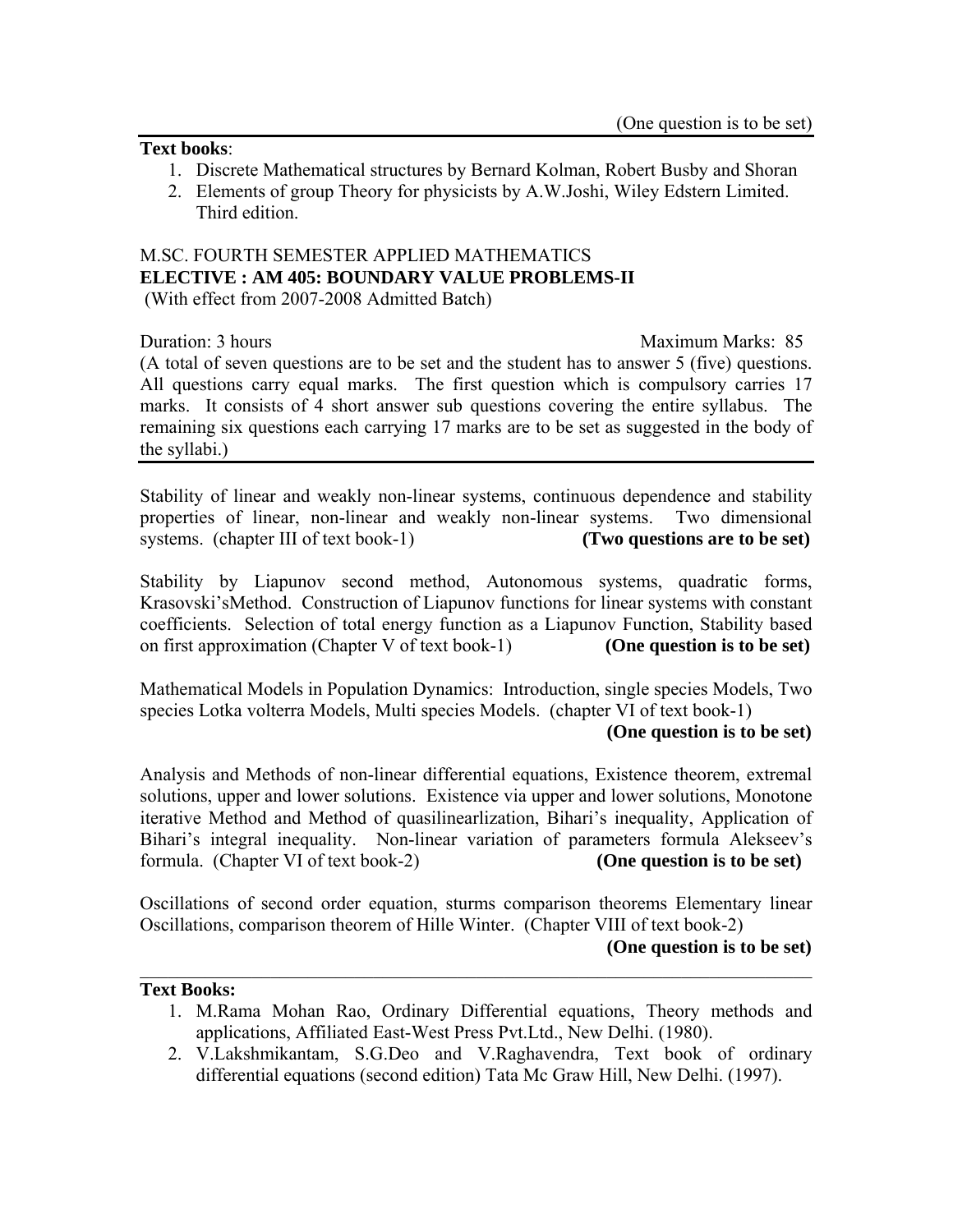# **ELECTIVE: AM 406-ELASTICITY-II**

(With effect from 2008-2009 Admitted Batch)

Duration: 3 hours Maximum Marks: 85

(A total of seven questions are to be set and the student has to answer 5 (five) questions. All questions carry equal marks. The first question which is compulsory carries 17 marks. It consists of 4 short answer sub questions covering the entire syllabus. The remaining six questions each carrying 17 marks are to be set as suggested in the body of the syllabi.)

Two dimensional problems: General solutions, concentrated forces, definition of Elastic half-space by Normal loads, the problems of Boussinseq, spherical shell under external and internal pressers, spherical harmonics, Betti's method of integration., thermoelastic problems, thermal stresses in spherical bodies, Two dimensional thermoelastic problems, vibration of elastics solids, wave propagation in infinite regions, surface waves.

 (Chapter 6, Section 90 to 95, 97, 99 to 104 of text book)  **(Three questions are to be set)** 

Variational methods: Variational problems and Euler's equations, theorem of minimum potential energy, theorem of minimum complementary energy, theorems of Work and Reciprocity, Illustrative examples, variational problems related to the Biharmonic equation, The Ritz method. One dimensional case, The Ritz method. two dimensional case, galerkin method, Application to Torsion of Beams and deformation of plates, the method of Kantoroach

> (Chapter 7, Section 105 to 113, 115 to 117 of text book )  **(Three questions are to be set)**

Text book: Mathematical theory of Elasticity -I.S.SOKOLINIKOFF (T M H edition)

# M.SC. FOURTH SEMESTER APPLIED MATHEMATICS **AM 407: FLUID DYNAMICS-II**

(With effect from 2008-2009 Admitted Batch)

Duration: 3 hours and the contract of the Maximum Marks: 85

(A total of seven questions are to be set and the student has to answer 5 (five) questions. All questions carry equal marks. The first question which is compulsory carries 17 marks. It consists of 4 short answer sub questions covering the entire syllabus. The remaining six questions each carrying 17 marks are to be set as suggested in the body of the syllabi.)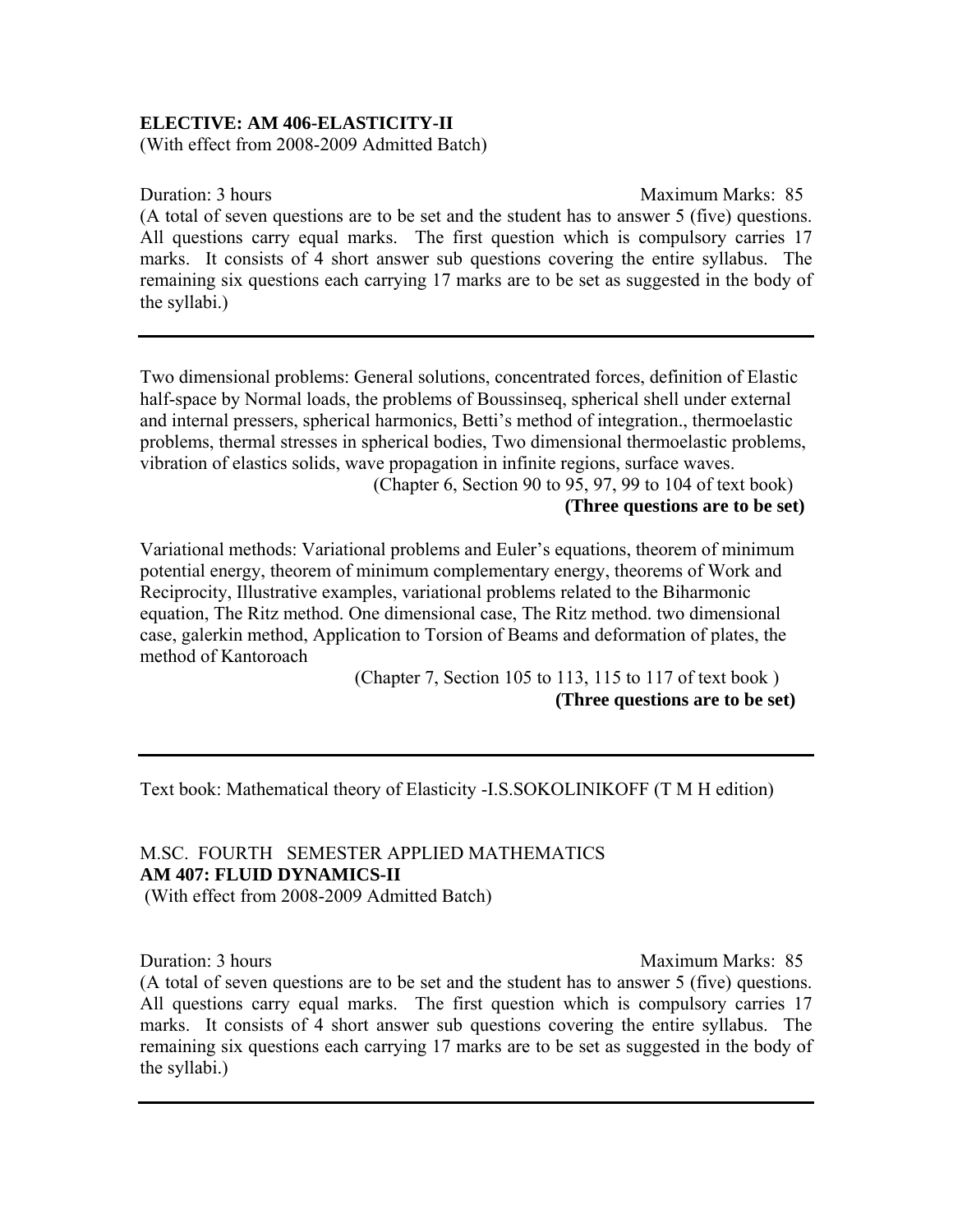Flow of compressible fluids. Thermo dynamics and Physical properties of gases, equation of state, perfect gas, First and second law of thermodynamics entropy, Real gas, One dimensional flow of an inviscid compressible fluid, energy equation, velocity of sound, Mach number one dimensional steady flow in a nozzle, unsteady one dimensional flow, sound wave, Relation ship between pressure and velocity in isentropic flow, one dimensional steady flow with heat addition, formation of shock, Normal and oblique shockwaves in an ideal gas fundamental equations of a compressible inviscid, and non heat conducting fluid, Kelvin's theorem, irrotational motion two dimensional and axially symmetrical steady isentropic irrotational flow, method of small perturbations. Linearized theory, Two and three dimensional steady flows. Flow past an infinite wave shaped wall subsonic two dimensional flow over wall of arbitrary shape, Fourier integral method. (Scope and treatment as in Text book.1)

# **(Three questions are to be set)**

Method of characteristics- applied to supersonic homentropic irrotational gas flow, Flow round a shape convex corner, Prandtl-Meyer expansion

Magneto hydro-dynamics introduction, Maxwell's field equations- medium at rest and in motion (No derivation) equations motion of a conducting fluid magnetic Reynolds number, Alfven's theorem, Magnetic body force. Ferraro's law of isorotation magneto hydro dynamic waves, Alfven waves steady flow of a viscous conducting fluid between parallel wall's in transverse magnetic field

# **(Three questions are to be set)**

(Scope and treatment as in Text book.2.)

# **Text books**:

1. Introduction to the theory of compressible Flow by S-I PAI Van nostrand Rein hold, East-West press, New Delhi, Student Edition 1970

2. Text Book of Fluid Dynamics by F Chorlton, CBS publishers and Distributors 1985, Edition

# M.Sc. FOURTH SEMESTER APPLIED MATHEMATICS **AM 408: OPTIMIZATION TECHNIQUES-II**  (With effect from 2007-2008 Admitted Batch)

Duration: 3 hours and the Maximum Marks: 85

(A total of seven questions are to be set and the student has to answer 5 (five) questions. All questions carry equal marks. The first question which is compulsory carries 17 marks. It consists of 4 short answer sub questions covering the entire syllabus. The remaining six questions each carrying 17 marks are to be set as suggested in the body of the syllabi.)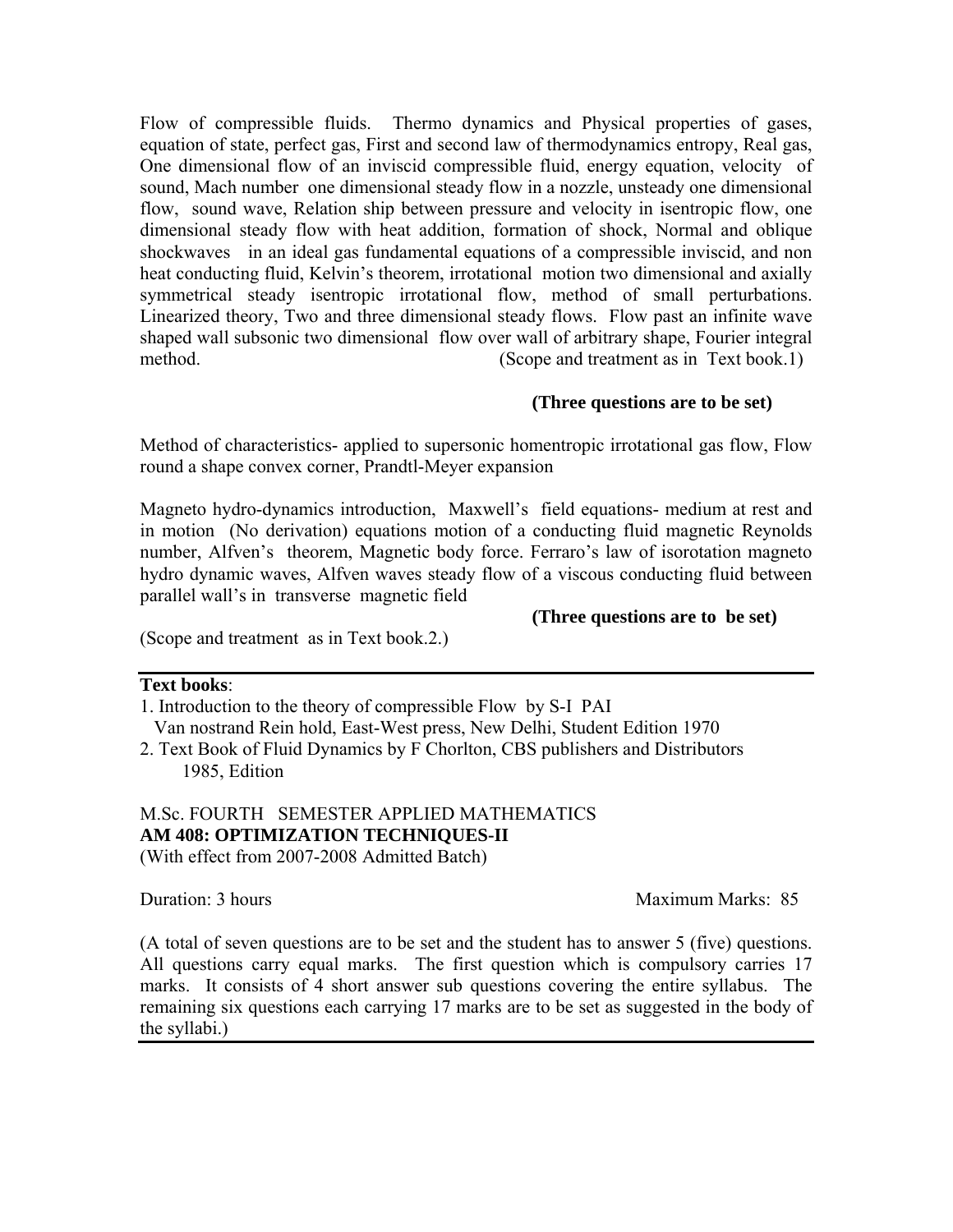Game Theory, Solution of Games with and without saddle points, minimax / maximini principle, principle of Dominance, matrix method for (m X n) Games without saddle point, algebraic method. (Chapter 1 of Unit 4(except 1.22))

#### **(One question is to be set)**

Inventory, classification inventory models, EOQ models with and without shortages, multi item deterministic models, dynamic demand Models. (Chapter 2 of unit 4 (2.1 to 2.17))

#### **(One question is to be set)**

Replacement Models: Replacement of items that deteriates with time, individual replacement. Group replacement policies, recruitment and production problem. Equipment and renewal problem systems reliability. (Chapter 4 of unit 4) **(One question is to be set)** 

Queuing theory: distribution in queuing systems, poison process. Classification and solutions of Queuing model, models 1-4 (Chapter 5 of unit 4) (5.1 to 5.15) **(One question is to be set)** 

Jog Sequencing: Processing of n-jobs through  $2/3/m^{\text{machines}}$  (Chapter 6 of unit 4) **(One question is to be set)** 

Net work analysis, PERT/ CPM Techniques network diagram representation time estimates and critical path in net work analysis, uses of PERT / CPM Techniques (Chapter 07 of unit 4) **(One question is to be set)** 

Text book: Operations Research by S.D.Sarma (12<sup>th</sup> Edition), kedarnath Ramnath and company.

# M.Sc. FOURTH SEMESTER APPLIED MATHEMATICS **ELECTIVE: 409 RELATIVITY AND COSMOLOGY-II**  (With effect from 2007-2008 Admitted Batch)

Duration: 3 hours Maximum Marks: 85 (A total of seven questions are to be set and the student has to answer 5 (five) questions. All questions carry equal marks. The first question which is compulsory carries 17 marks. It consists of 4 short answer sub questions covering the entire syllabus. The remaining six questions each carrying 17 marks are to be set as suggested in the body of the syllabi.)

The Fundamental Principles of General Relativity, Principle of Covariance, Principle of equivalence, Principle of Mach, Gravitational field in empty space, Gravitational field in the presence of matter and energy.

Simple consequences of principle of equivalence, Newton's theory as a first approximation. The Schwarzschild line element, the three crucial tests of Relativity.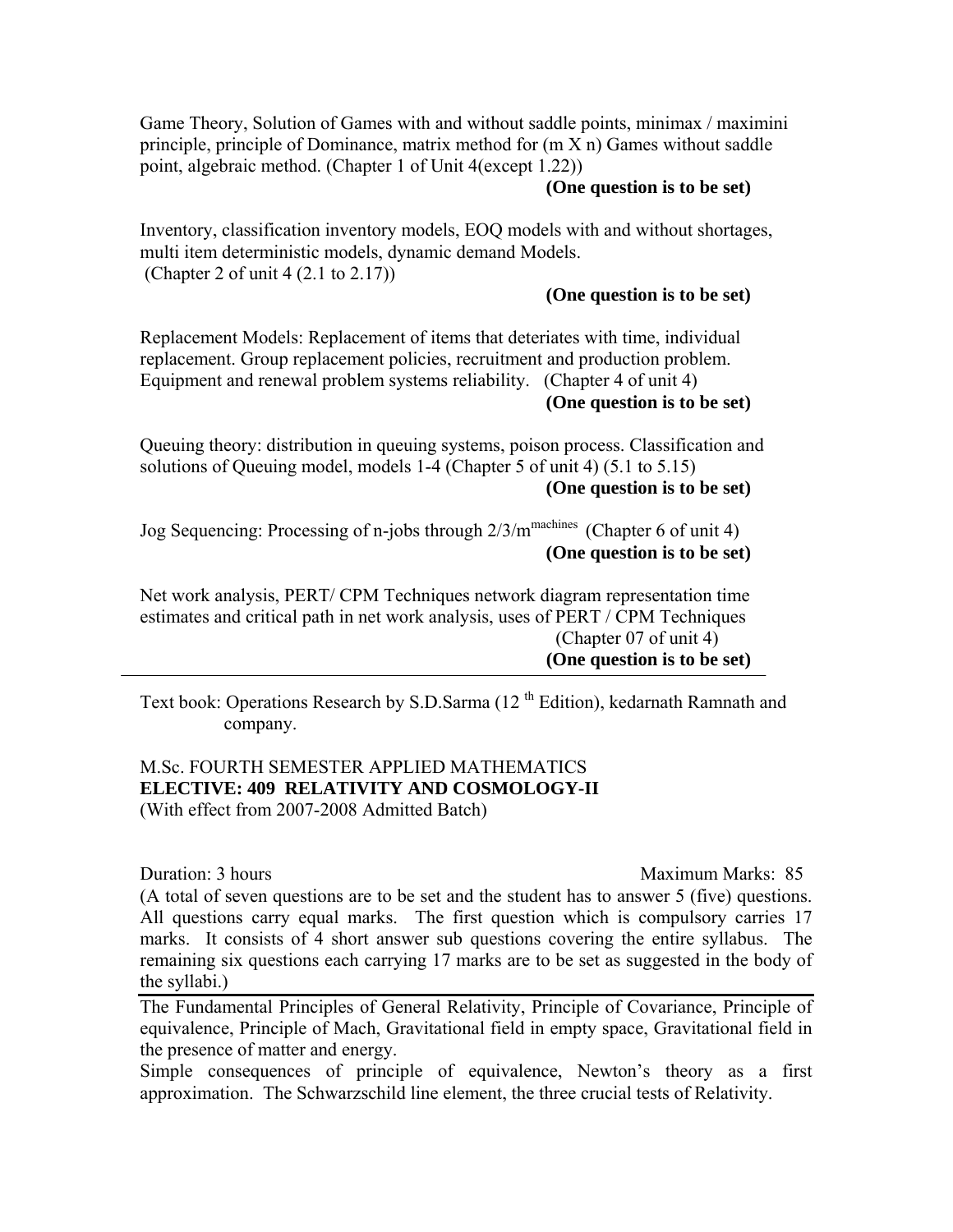#### **(Two questions are to be**

**set)** 

**set)** 

Line elements for systems with spherical symmetry, static line element with spherical symmetry, schwarzschild exterior and interior solutions, Non-static line elements with spherical symmetry-Birkhoff's theorem. The generalized Lorentz Electron theory the field equations. The gravitational field of a charged particle. (Chapter VII-Articles 94- 99,102 &107 of Text book)

# **(Two questions are to be**

Application of general relativity to cosmology, The three possibilities for a homogeneous static universe, The Einstein line element, the de-sitter line element, Special relativity line element, The geometry of the Einstein universe, Density and pressure of material in Einstein universe. Behaviour of test particles and light rays in the Einstein universe, Comparison of Einstein model with actual universe. Geometry of the de-sitter universe. Absence of matter and radiation from de-sitter universe Behavior of test particles and light rays in the de-sitter universe.

(Chapter X-Articles 133-144 of Text book)

# **(Two questions are to be**

#### **set)**

# **Text Books:**

 Relativity, Thermodynamics and Cosmology, R.C. Tolman, Clarendon Press, Oxford.

# **Books for reference:**

1. Lectures on General Relativity by T.M, Karade etal, sonu Nilu, 5 Bandu Soni Layout,

Gayatri Road, Parsodi, Nagpur-440 023.

2. Theory of Relativity by S.R. Roy and Raj bali, Jaipur Publishing House, Jaipur

**\_\_\_\_\_\_\_\_\_\_\_\_\_\_\_\_\_\_\_\_\_\_\_\_\_\_\_\_\_\_\_\_\_\_\_\_\_\_\_\_\_\_\_\_\_\_\_\_\_\_\_\_\_\_\_\_\_\_\_\_\_\_\_\_\_\_\_\_\_\_\_\_** 

3. Theory of Relativity by J.K. Goyal & K.P Gupta, Krishna Prakashan Media (P) Ltd. Meerut.

#### REVISED SYLLABUS M.SC. THIRD SEMESTER APPLIED MATHEMATICS **LAB. IN C-LANGUAGE**

(With effect from 2007-2008 Admitted Batch) **Duration: 2 Hours Maximum Marks: 50** 

1..Program to convert a given decimal number to octal number.

2.Program to solve quadratic equation using switchcase structure.

3.Program to check a given integer is a palindrome.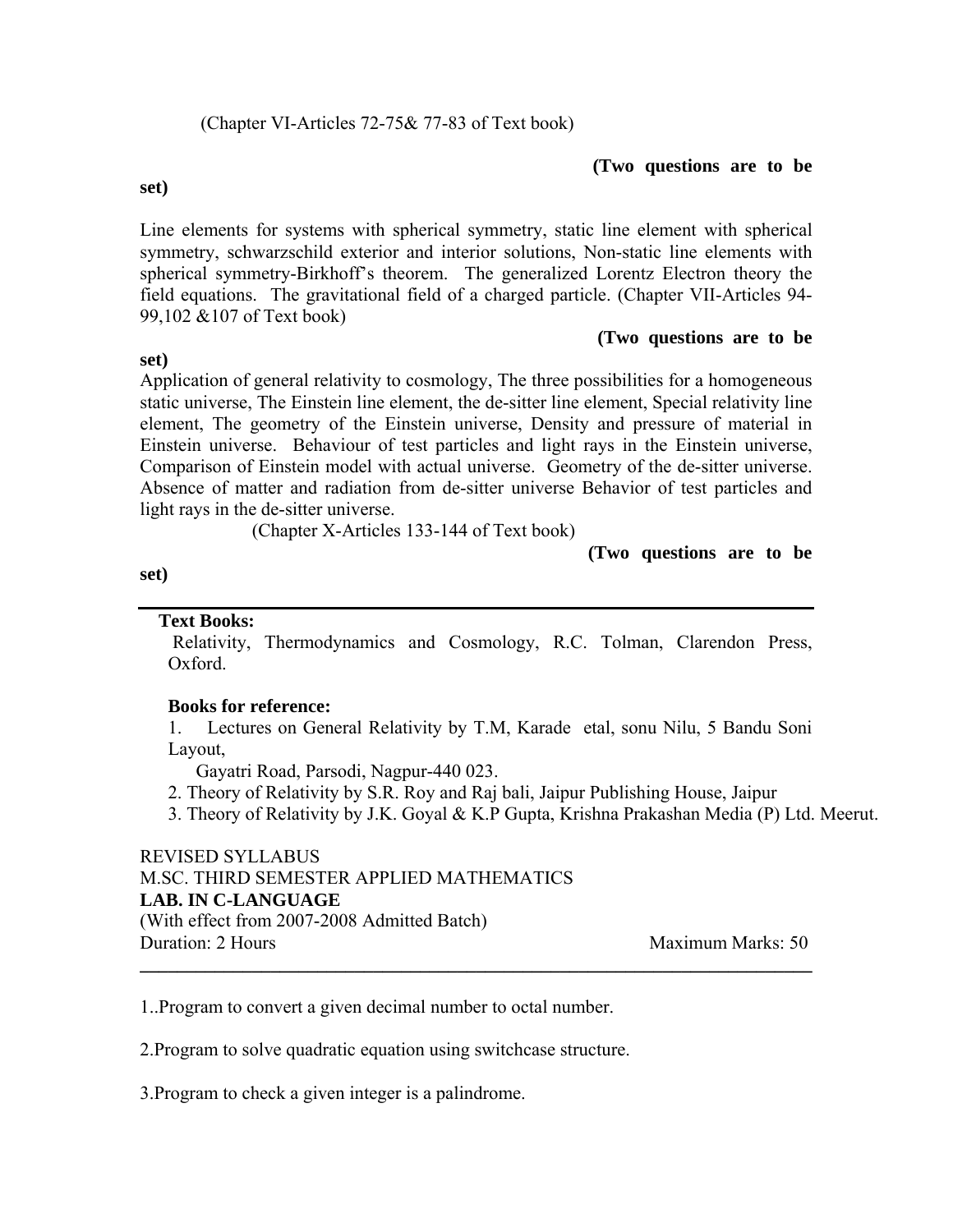4.Program to check a given integer is a prime number.

- 5. Sorting of numbers.
- 6. Multiplication of two matrices.
- 7. Finding norm of a matrix using function.
- 8. Finding numerical integration using Simpson and Tripazodal rules.
- 9. Solving ODE by first order Adams bashforth method.
- 10. Solving ODE by forth order Runge Kutta method.
- 11. Program to check a given string is a palindrome or not.
- 12. Using pointers copying a string to another string.
- 13. Using pointers and functions sorting of number.
- 14. Compute binomical coefficients using recursive function for factorial.

**\_\_\_\_\_\_\_\_\_\_\_\_\_\_\_\_\_\_\_\_\_\_\_\_\_\_\_\_\_\_\_\_\_\_\_\_\_\_\_\_\_\_\_\_\_\_\_\_\_\_\_\_\_\_\_\_\_\_\_\_\_\_\_\_\_\_\_\_\_\_\_\_**

# **M.SC. FIRST SEMESTER APPLIED MATHEMATICS LAB. IN FORTRAN-77**  (With effect from 2007-2008 Admitted Batch) **Duration: 2 Hours Maximum Marks: 50**

- 01. Program to solve quadratic equation.
- 02. Program to reverse a given integer and check it for palindrome.
- 03. Program to generate prime numbers.
- 04. Program to generate fibonacci sequence.
- 05. Sorting of numbers.
- 06. Program to compute trigonamatric functions.
- 07. Program to transpose a matrix.
- 08. Multiplication of two matrices.